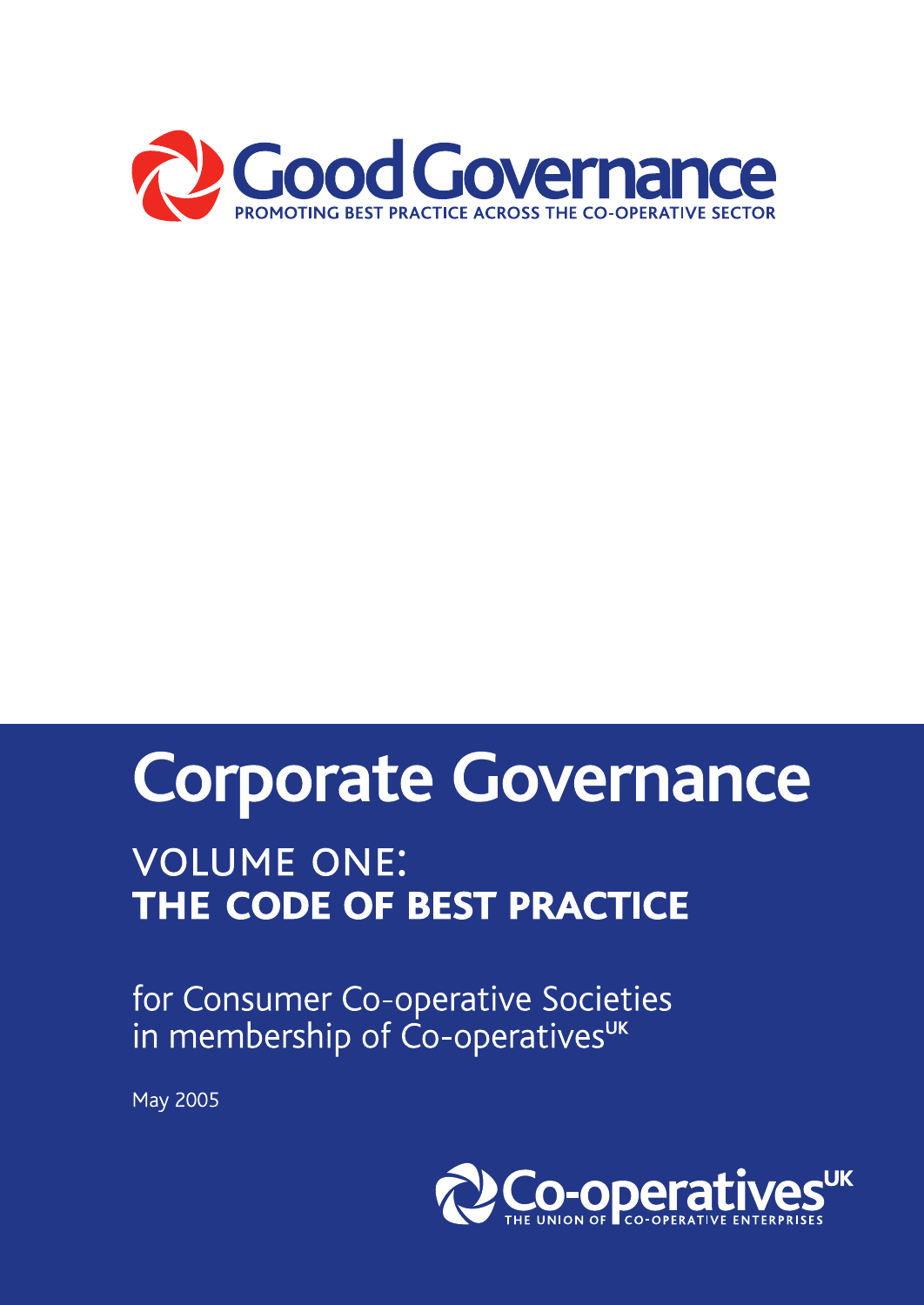## **CONTENTS**

|                | <b>Pages</b><br><b>Corporate Governance Code of Best Practice</b> |    |
|----------------|-------------------------------------------------------------------|----|
| Preamble       |                                                                   | d  |
|                | The Principles of Good Governance for Co-operatives               | е  |
| A <sub>1</sub> | <b>Members</b>                                                    | 1  |
| A1.1           | <b>Members at the Centre</b>                                      |    |
| A1.2           | <b>Identifying the Membership</b>                                 |    |
| A1.3           | <b>Encouraging Active Members and New Members</b>                 |    |
| A1.4           | <b>Member Education</b>                                           |    |
| A1.5           | The Monitoring of Member Participation Policies                   | 2  |
| A <sub>2</sub> | <b>Voting Opportunities and the AGM</b>                           | 3  |
| A2.1           | <b>The Annual General Meeting</b>                                 |    |
| A2.2           | <b>Publicising the AGM</b>                                        |    |
| A2.3           | <b>Member Voting</b>                                              |    |
| A2.4           | The Acquisition or Disposal of Significant Assets                 | 4  |
| A2.5           | <b>Transfer of Engagements</b>                                    |    |
| A2.6           | <b>The Remuneration Report</b>                                    |    |
| A <sub>3</sub> | Withdrawable Share Capital                                        | 5  |
| <b>B1</b>      | <b>The Board</b>                                                  | 6  |
| <b>B1.1</b>    | The Role and Purpose of the Board                                 |    |
| <b>B1.2</b>    | <b>Statement of Directors' Responsibilities</b>                   |    |
| <b>B1.3</b>    | <b>Board Size</b>                                                 | 7  |
| <b>B1.4</b>    | <b>Committees of the Board</b>                                    | 8  |
| <b>B1.5</b>    | <b>Lower-tier Board Structure</b>                                 |    |
| <b>B1.6</b>    | <b>Society Subsidiaries</b>                                       | 9  |
| <b>B2</b>      | <b>Election, Renewal of the Board and Succession Planning</b>     | 10 |
| <b>B2.1</b>    | <b>Information About Candidates</b>                               |    |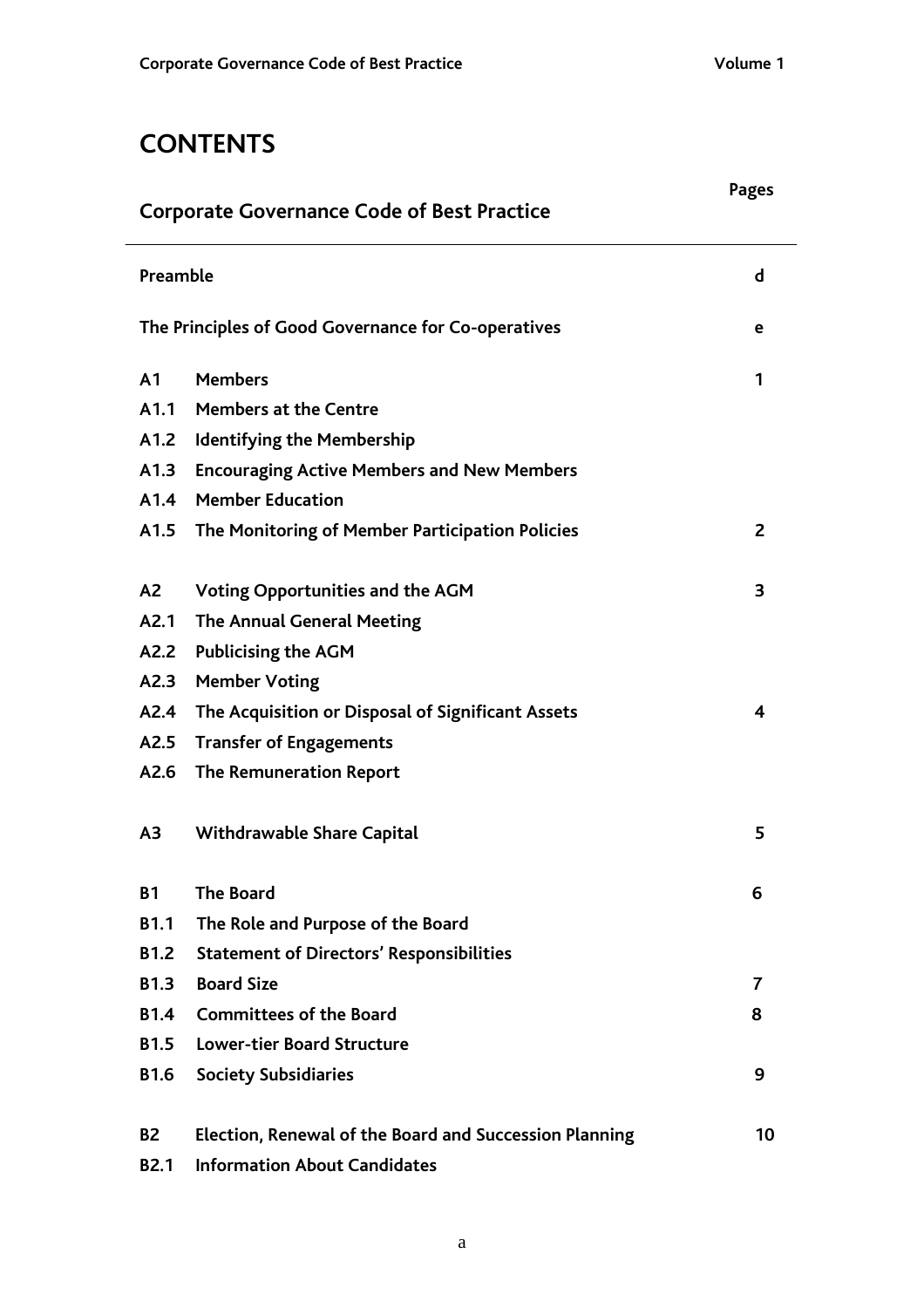| <b>B2.2</b>    | <b>Refreshing the Board</b>                            |                 |
|----------------|--------------------------------------------------------|-----------------|
| <b>B2.3</b>    | <b>Succession Planning</b>                             |                 |
| <b>B2.4</b>    | <b>The Search Committee</b>                            |                 |
| <b>B2.5</b>    | <b>Co-option of Professional External Directors</b>    | 11              |
| <b>B2.6</b>    | <b>Letter of Appointment</b>                           | 12 <sup>2</sup> |
| <b>B2.7</b>    | <b>Due Diligence</b>                                   |                 |
| B <sub>3</sub> | <b>Board Balance and Independence</b>                  | 13              |
| <b>B3.1</b>    | <b>Employees on the Board</b>                          |                 |
| <b>B3.2</b>    | <b>Encouraging Diversity on the Board</b>              |                 |
| <b>B3.3</b>    | Independence of Directors and the Management Executive |                 |
| <b>B3.4</b>    | <b>Conduct and Probity</b>                             | 14              |
| <b>B3.5</b>    | <b>Removing Directors</b>                              |                 |
| <b>B4</b>      | <b>The Chair</b>                                       | 15              |
| <b>B4.1</b>    | The Appointment of the Chair                           |                 |
| <b>B4.2</b>    | The Roles and Responsibilities of the Chair            |                 |
| <b>B4.3</b>    | Length of Service and Independence of the Chair        |                 |
| <b>B5</b>      | The Chief Executive and the Secretary                  | 17              |
| <b>B5.1</b>    | The Appointment of the Chief Executive and Secretary   |                 |
| <b>B5.2</b>    | The Chief Executive Succession Plan                    |                 |
| <b>B5.3</b>    | The Key Roles of the Chief Executive                   |                 |
| <b>B5.4</b>    | The Key Roles of the Secretary                         | 18              |
| <b>B6</b>      | <b>Information and Professional Development</b>        | 19              |
| <b>B6.1</b>    | <b>Content and Timing of Information</b>               |                 |
| <b>B6.2</b>    | <b>Induction</b>                                       |                 |
| <b>B6.3</b>    | <b>Development Programmes for Directors</b>            |                 |
| <b>B6.4</b>    | <b>Independent Professional Advice</b>                 |                 |
| <b>B6.5</b>    | <b>Management Executive Training</b>                   | 20              |
| <b>B7</b>      | <b>Board Skills and Performance Evaluation</b>         | 21              |
| <b>B7.1</b>    | <b>Board Skills</b>                                    |                 |
| <b>B7.2</b>    | <b>Appraisal of the Board</b>                          |                 |
| <b>B7.3</b>    | <b>Appraisal of the Individual Director</b>            |                 |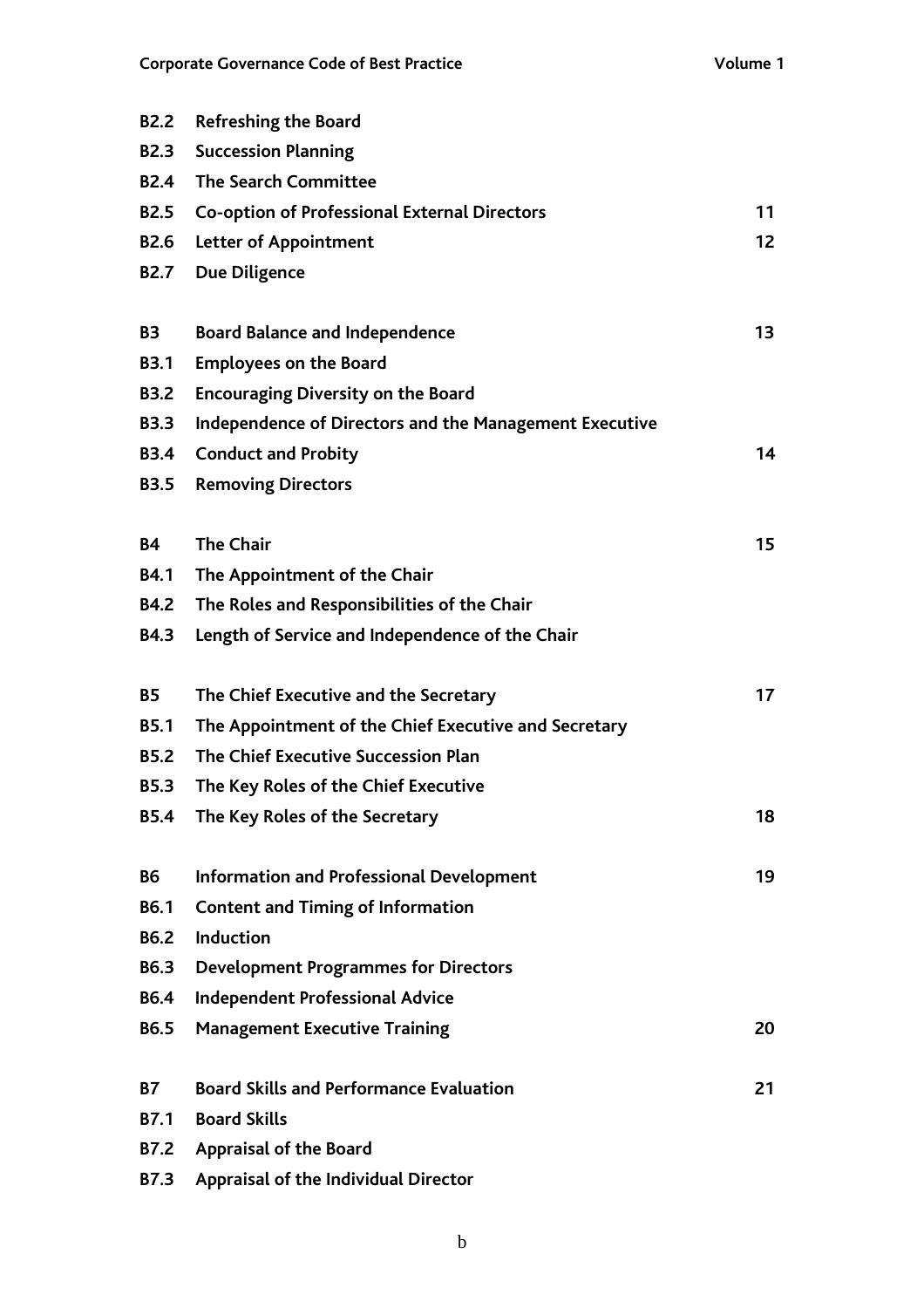### **B7.4 Appraisal of the Chair**

| C <sub>1</sub>   | Remuneration                                          | 22 |
|------------------|-------------------------------------------------------|----|
| C1.1             | <b>Determination of Directors' Fees</b>               |    |
| C1.2             | <b>The Remuneration Committee</b>                     |    |
| C1.3             | <b>Performance Related Pay</b>                        | 23 |
| C1.4             | <b>Compensation Commitments/Pension Contributions</b> |    |
| C1.5             | <b>Notice or Contract Periods</b>                     |    |
| D1               | <b>Disclosure</b>                                     | 24 |
| D1.1             | The Annual Report and Financial Statements            |    |
|                  | D1.2 The Interim Report                               |    |
| D <sub>2</sub>   | <b>Audit Committee and Auditors</b>                   | 25 |
|                  | D2.1 The Audit Committee                              |    |
|                  | D2.2 Training for Audit Committee Members             |    |
|                  | D2.3 Whistle-Blowing Procedures                       | 26 |
|                  | D2.4 The External Auditor                             |    |
|                  | D2.5 The Auditor's Report to the Board                |    |
| D <sub>2.6</sub> | <b>Financial Reporting</b>                            | 27 |
| D <sub>3</sub>   | <b>Internal Control and Risk</b>                      | 28 |
|                  | D3.1 Internal Control                                 |    |
|                  | D3.2 Internal Audit and Risk Management               |    |
| E <sub>1</sub>   | Co-operative and Social Responsibility                | 29 |
| E1.1             | <b>Accountability to Wider Stakeholders</b>           |    |
| E1.2             | <b>Equality of Opportunity</b>                        |    |
| F <sub>1</sub>   | <b>Compliance Assessment</b>                          | 30 |
| F1.1             | <b>Conforming to the Code</b>                         |    |
| F1.2             | <b>Presenting Results</b>                             |    |
| F1.3             | <b>Monitoring Compliance</b>                          |    |
| F1.4             | <b>Updating the Code</b>                              |    |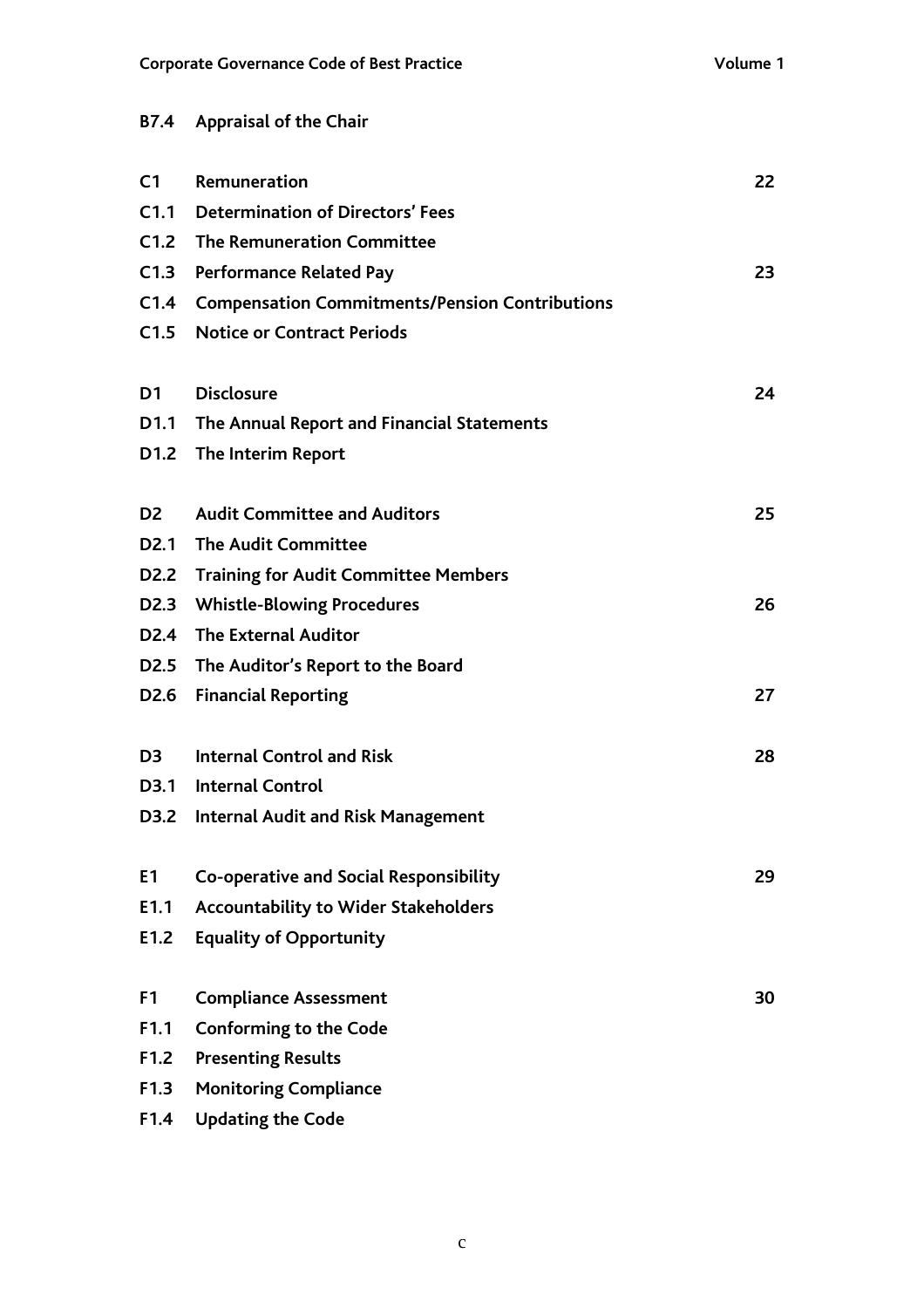#### **CORPORATE GOVERNANCE CODE OF BEST PRACTICE**

#### **Preamble**

This Code is based on the Combined Code on Corporate Governance published in July 2003 by the Financial Reporting Council. It replaces the existing Code of Best Practice, adopted in 1995, for consumer co-operative societies, but has been developed to allow for its adaptation and use by other co-operative sectors. The Code builds on the first Code of Best Practice and follows extensive review and consultation with the Movement.

Societies are advised to consider amending their rulebooks, standing orders and other governance documentation so that they support and facilitate the implementation of this Code. This Code should be read in conjunction with both the separate volume two which contains appendices and model terms of reference, and the report of the Corporate Governance Review Group.

As members of Co-operatives<sup>UK</sup>, societies are required to be committed to the implementation of this Code and should comply with any requests from

 $Co$ -operatives<sup>UK</sup> for information relevant to the monitoring of this Code. This Code requires societies to provide statements in their annual reports disclosing the extent to which they have followed the best practice recommendations in the reporting period. Recognising that societies differ in scale, size, trading profile and resources, it is inevitable that levels of implementation will differ. Societies unable or unwilling to implement specific recommendations should identify the recommendations concerned and give reasons for non-compliance in their annual reports.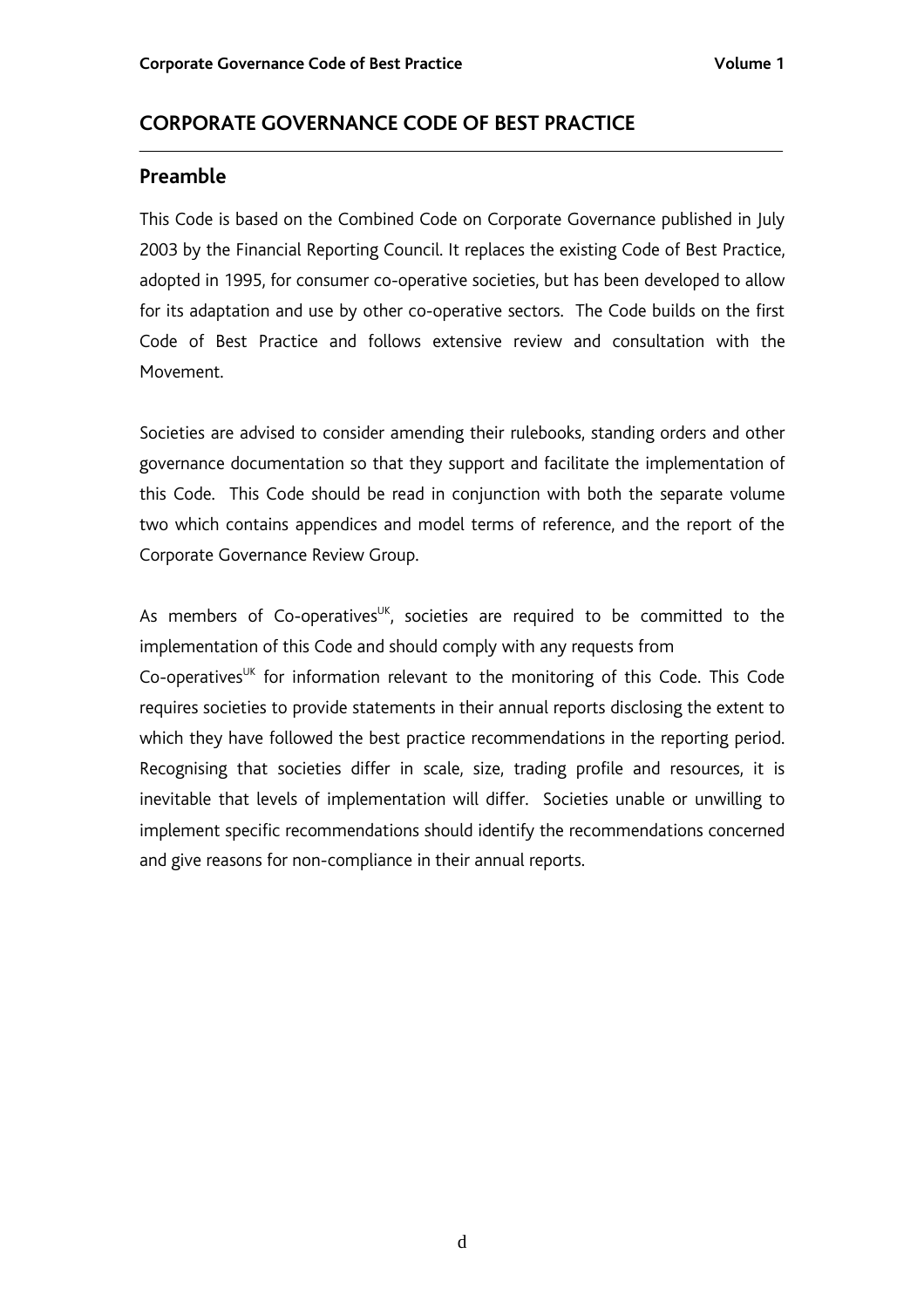#### **The Principles of Good Governance for Co-operatives**

Corporate governance refers to the way in which organisations are governed and powers are distributed and exercised by different groups. It is concerned with practices and procedures for trying to ensure that an organisation is run in such a way that it achieves its objectives. Although this Code is specifically for the use of consumer co-operatives there are overriding governance principles that are applicable to all co-operative enterprises.

The governance of co-operatives seeks to support their legal commitments through registration as a bona fide co-operative. The board is responsible for safeguarding and acting in a way which reflects the *Statement of Co-operative Identity* established by the International Co-operative Alliance (ICA) in 1995.

#### **The International Co-operative Alliance Statement of Co-operative Identity**

#### **Definition:**

A co-operative is an autonomous association of persons united voluntarily to meet their common economic, social, and cultural needs and aspirations through a jointly owned and democratically controlled enterprise.

#### **Values:**

Co-operatives are based on the values of self-help, self-responsibility, democracy, equality, equity and solidarity. In the tradition of their founders, co-operative members believe in the ethical values of honesty, openness, social responsibility and caring for others.

#### **Principles:**

The co-operative principles are guidelines by which co-operatives put their values into practice. All co-operative boards should act in accordance with these following seven principles: -

#### **1st Principle: Voluntary and Open Membership**

Co-operatives are voluntary organisations, open to all persons able to use their services and willing to accept the responsibilities of membership, without gender, social, racial, political, or religious discrimination.

#### **2nd Principle: Democratic Member Control**

Co-operatives are democratic organisations controlled by their members, who actively participate in setting their policies and making decisions. Men and women serving as elected representatives are accountable to the membership. In primary co-operatives members have equal voting rights (one member, one vote), and co-operatives at other levels are also organised in a democratic manner.

#### **3rd Principle: Member Economic Participation**

Members contribute equitably to, and democratically control, the capital of their cooperative. At least part of that capital is usually the common property of the cooperative. Members usually receive limited compensation, if any, on capital subscribed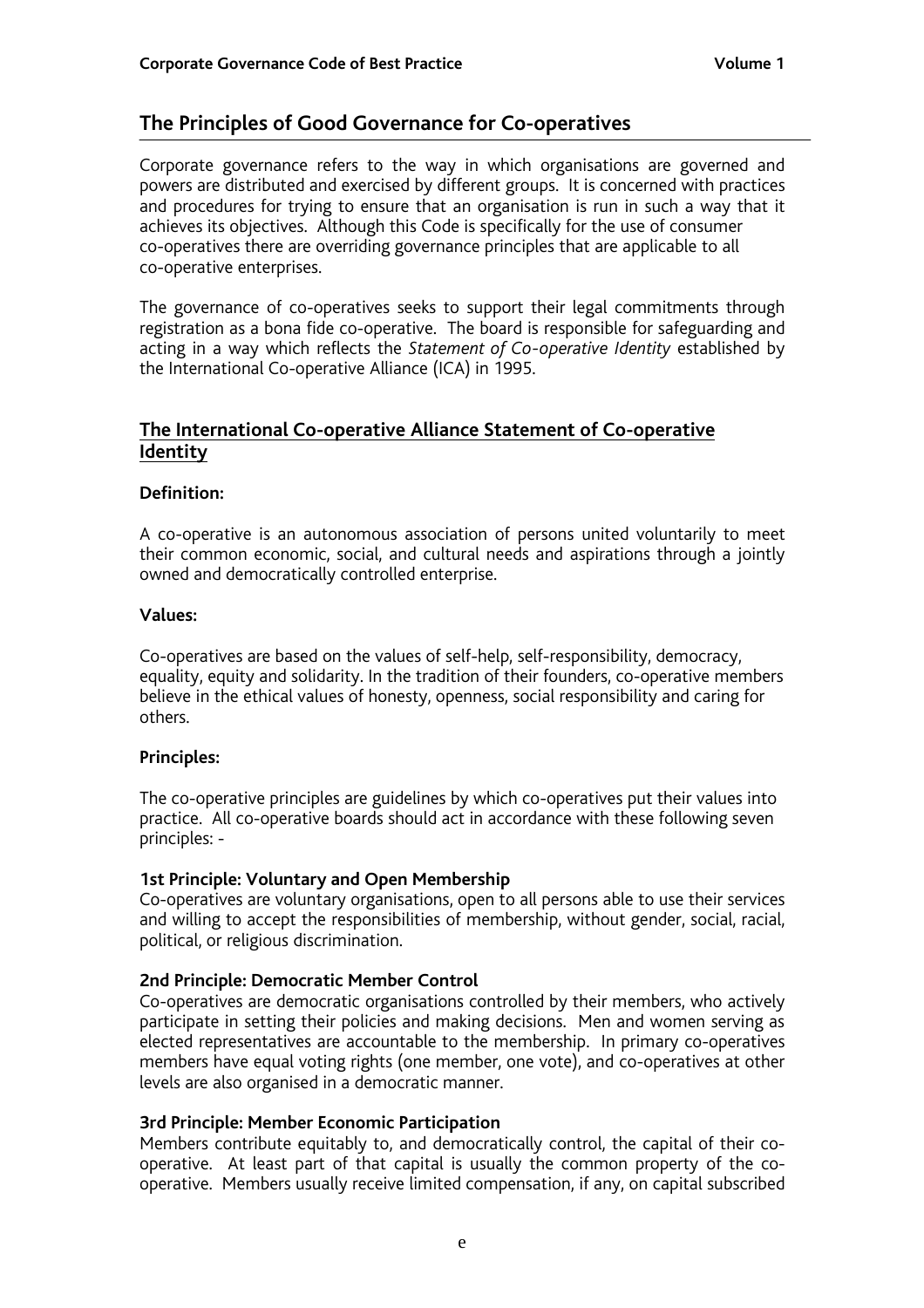as a condition of membership. Members allocate surpluses for any or all of the following purposes: developing their co-operative, possibly by setting up reserves, part of which at least would be indivisible; benefiting members in proportion to their transactions with the co-operative; and supporting other activities approved by the membership.

#### **4th Principle: Autonomy and Independence**

Co-operatives are autonomous, self-help organisations controlled by their members. If they enter into agreements with other organisations, including governments, or raise capital from external sources, they do so on terms that ensure democratic control by their members and maintain their co-operative autonomy.

#### **5th Principle: Education, Training and Information**

Co-operatives provide education and training for their members, elected representatives, managers, and employees so they can contribute effectively to the development of their co-operatives. They inform the general public – particularly young people and opinion leaders - about the nature and benefits of co-operation.

#### **6th Principle: Co-operation Among Co-operatives**

Co-operatives serve their members most effectively and strengthen the co-operative movement by working together through local, national, regional, and international structures.

#### **7th Principle: Concern for Community**

Co-operatives work for the sustainable development of their communities through policies approved by their members.

#### **Key Board Responsibilities**

In addition to acting in accordance with these co-operative values and principles, all boards have particular duties and responsibilities when acting in their capacity as the directors of the business. Co-operative businesses range dramatically in their purpose, scale, size and complexity. However, the following responsibilities transcend these differences and are applicable to the boards of all co-operative enterprises. The board should: -

#### **1. Be accountable to the members and endorse their rights**

The board should respect the rights of members and facilitate the effective exercise of those rights. The board is accountable to its member-owners and should safeguard their rights and ensure that it acts in accordance with their wishes at all times. As such it should take care that it monitors member education and involvement programmes. Induction training and continuing education arrangements for directors, potential directors and the management executive should include co-operative education.

#### **2. Lay solid foundations for management and oversight**

The board should provide strategic guidance for the co-operative and effective oversight of management, clarify the respective roles and responsibilities of board members and senior management and ensure a balance of authority so that no single individual has unfettered powers. There should be effective systems for internal delegation, so that the co-operative can work on a day-to-day basis.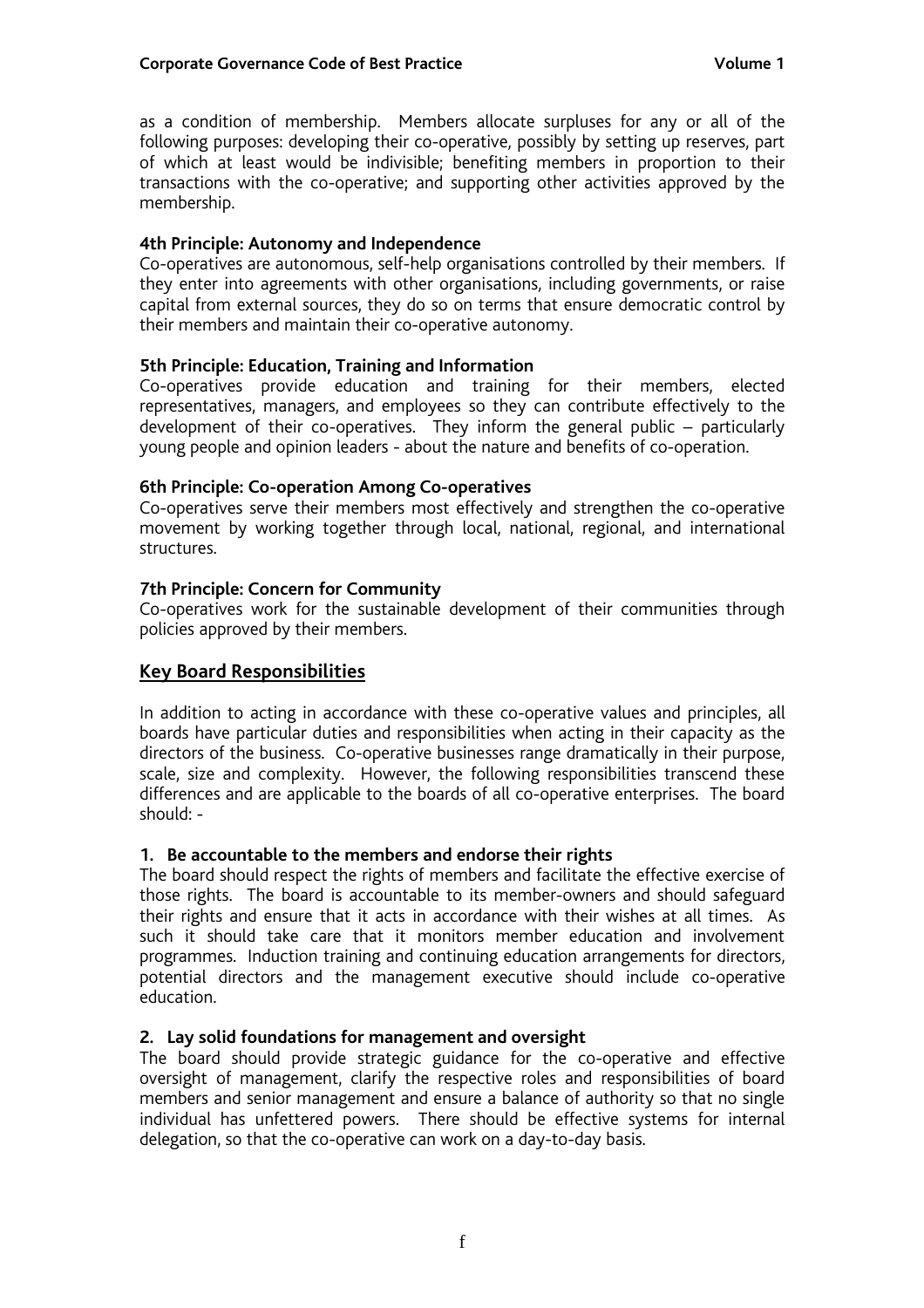#### **3. Structure the board to add value**

The board should ensure that it is of an effective composition, size and commitment to adequately discharge its responsibilities and duties.

#### **4. Safeguard integrity in financial reporting**

The board should have a structure to independently verify and safeguard the integrity of the co-operative's financial reporting.

#### **5. Make timely and balanced disclosures**

The board should promote timely and balanced disclosure of all material matters concerning the business.

#### **6. Recognise and manage risk**

The board should establish a sound system of risk oversight and management. There should be an effective and proper means by which the co-operative audits its work internally and externally

#### **7. Encourage enhanced financial and co-operative performance**

The board should fairly review and actively encourage enhanced board and management effectiveness. The board should be provided with the information it needs to efficiently discharge its responsibilities. It should measure its success against key commercial performance indicators, key social and co-operative performance indicators, co-operative accounting standards and this Code of Corporate Governance.

#### **8. Remunerate fairly and responsibly**

The board should ensure that the level and composition of directors' fees is sufficient and reasonable and that management executive remuneration is determined in a transparent manner and its relationship to corporate and individual performance is defined.

#### **9. Recognise the legitimate interests of stakeholders**

The board should recognise legal and other obligations to all legitimate stakeholders, including employees and, where applicable, corporate members.

What follows is the Corporate Governance Code of Best Practice for consumer co-operative societies in membership of Co-operatives<sup>UK</sup>.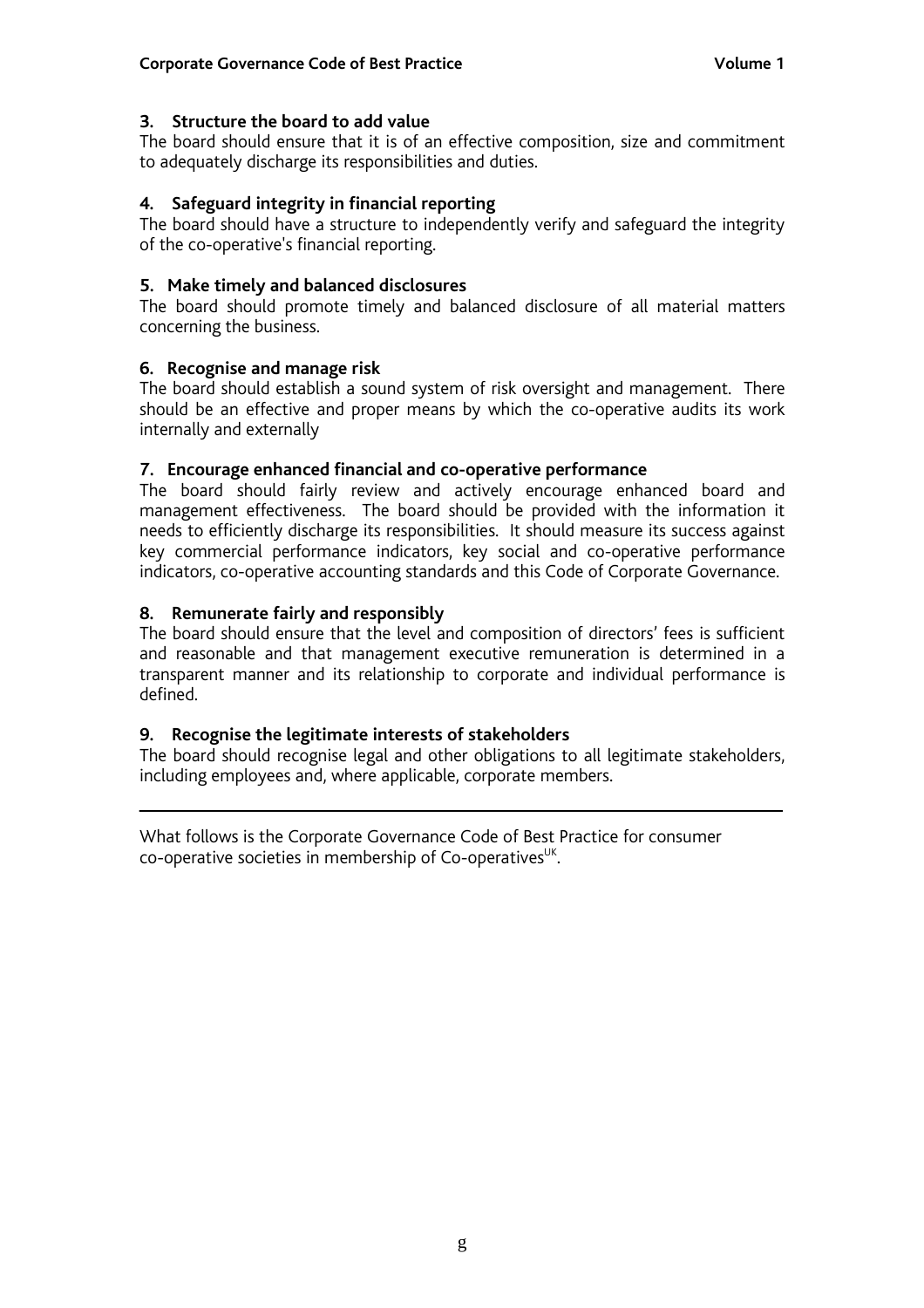| $\overline{A}1$   | <b>Members</b>                                                                                                                                                                                                                                                                                                                                                                                            |
|-------------------|-----------------------------------------------------------------------------------------------------------------------------------------------------------------------------------------------------------------------------------------------------------------------------------------------------------------------------------------------------------------------------------------------------------|
| $\overline{A1.1}$ | <b>Members at the Centre</b>                                                                                                                                                                                                                                                                                                                                                                              |
|                   | Co-operatives are member-owned democratic organisations and the board<br>should seek to encourage members to play their part in the governance of the<br>business.                                                                                                                                                                                                                                        |
|                   | Members have clearly defined rights and responsibilities and should hold the<br>board to account for the policies and performance of their society. Members<br>should ensure that policies and performance are in accordance with the stated<br>aims of the society and the International Co-operative Alliance Statement of<br>co-operative Identity which is the basis of all co-operative enterprises. |
|                   | [See Appendix 1 - Rights and Responsibilities of Members]                                                                                                                                                                                                                                                                                                                                                 |
| A1.2              | <b>Identifying the Membership</b>                                                                                                                                                                                                                                                                                                                                                                         |
|                   | The secretary should maintain an accurate and up to date membership<br>register. This involves taking action from time to time to cleanse and refine<br>the society's membership records in accordance with the society's rules.                                                                                                                                                                          |
|                   | The board should then seek to identify 'active' members and to maintain close<br>relations with them.                                                                                                                                                                                                                                                                                                     |
|                   | [See Appendix 2 - Reporting Lines for the Secretary and His/Her Corporate<br>Governance Role and Duties]                                                                                                                                                                                                                                                                                                  |
| A1.3              | <b>Encouraging Active Members and New Members</b>                                                                                                                                                                                                                                                                                                                                                         |
|                   | It is the responsibility of the board to encourage the expansion of membership<br>and encourage members to become involved in the governance of their<br>society. Societies should develop structures and policies that permit and<br>promote greater active member involvement at a level below the board.                                                                                               |
|                   | The board has a responsibility to ensure that members are aware of their right<br>to stand for election to the board and/or regional boards and area<br>committees, and what that will entail, and to make clear what the relevant<br>qualifications for standing for office are.                                                                                                                         |
| A1.4              | <b>Member Education</b>                                                                                                                                                                                                                                                                                                                                                                                   |
|                   | The board should ensure that preparatory training is available to members<br>indicating an interest in participating in elections to main boards, regional<br>boards, and/or area/branch committees.                                                                                                                                                                                                      |
|                   | The board should ensure that information on the availability of such<br>programmes is widely publicised.                                                                                                                                                                                                                                                                                                  |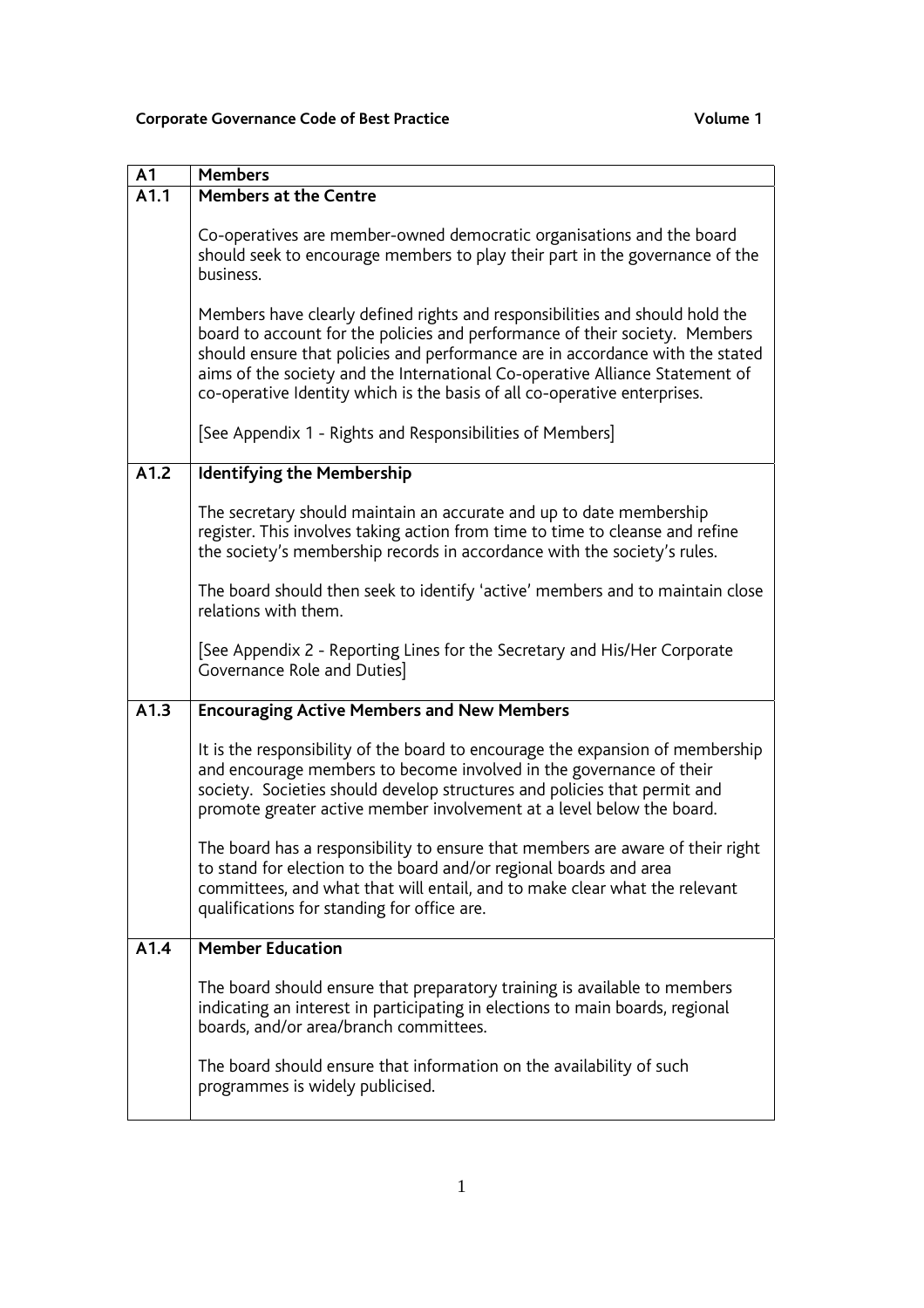| A1.5 | The Monitoring of Member Participation Policies                                                                                                                                                                                                                                                                                                                                                                                                                                                                                                |
|------|------------------------------------------------------------------------------------------------------------------------------------------------------------------------------------------------------------------------------------------------------------------------------------------------------------------------------------------------------------------------------------------------------------------------------------------------------------------------------------------------------------------------------------------------|
|      | In monitoring member participation policies the board should take note of the<br>following: -                                                                                                                                                                                                                                                                                                                                                                                                                                                  |
|      | Number of members joining and leaving the society<br>Number of members attending members' meetings<br>$\bullet$<br>Number of members' committees and/or other member groups and<br>schemes, and the number of members attending<br>Turnout at elections to ascertain whether the electoral turnout is<br>$\bullet$<br>demographically representative of the membership.<br>Extent of member economic involvement with the society<br>Number of employees becoming members of the society<br>Participation of members in training and education |
|      | The board should monitor the experience of other societies in all these areas<br>and seek to implement best practice. Significant efforts should be made to<br>improve these figures on an annual basis.                                                                                                                                                                                                                                                                                                                                       |
|      | The board should endeavour to put inclusive and enthusiastic member<br>participation policies into practice and ensure that elections are contested.                                                                                                                                                                                                                                                                                                                                                                                           |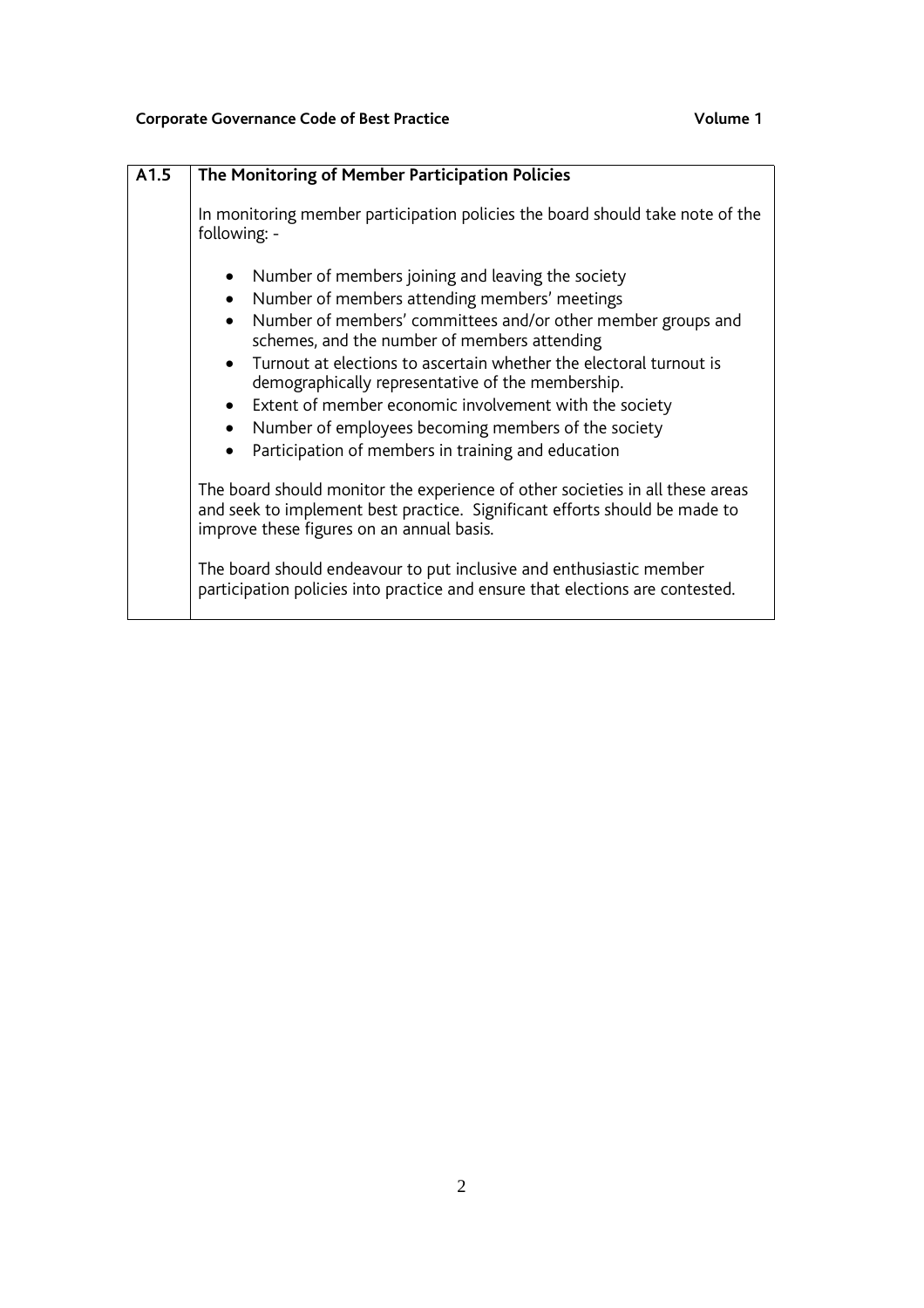| A <sub>2</sub> | <b>Voting Opportunities and the Annual General Meeting</b>                                                                                                                                                                                                                                                                                                                                                                                                                                                                                                        |
|----------------|-------------------------------------------------------------------------------------------------------------------------------------------------------------------------------------------------------------------------------------------------------------------------------------------------------------------------------------------------------------------------------------------------------------------------------------------------------------------------------------------------------------------------------------------------------------------|
| A2.1           | <b>The Annual General Meeting</b>                                                                                                                                                                                                                                                                                                                                                                                                                                                                                                                                 |
|                | Societies must hold an Annual General Meeting and where appropriate an<br>Interim Meeting in order to communicate with members and encourage their<br>participation.                                                                                                                                                                                                                                                                                                                                                                                              |
|                | All members, entitled to be present at the Annual General Meeting(s) and<br>Interim Meeting(s), should be encouraged to attend.                                                                                                                                                                                                                                                                                                                                                                                                                                   |
|                | The format, organisation and content of the meeting should be as open and<br>accessible as possible. The board should take care when organising members'<br>meetings that they will be held at times and in venues that will be convenient<br>to the greatest number possible of the society's members. Provision should be<br>made for members with disabilities.                                                                                                                                                                                                |
| A2.2           | <b>Publicising the Annual General Meeting</b>                                                                                                                                                                                                                                                                                                                                                                                                                                                                                                                     |
|                | Members should be informed about the Annual General Meeting (AGM) and<br>director elections. Societies should advertise such events by the most<br>appropriate means possible e.g. mail-outs, posters in stores, advertisements in<br>the local press and on the society's website.                                                                                                                                                                                                                                                                               |
|                | At least twenty-one days before the AGM the following information should be<br>made available, ideally by post, to all active members:                                                                                                                                                                                                                                                                                                                                                                                                                            |
|                | A summary financial statement illustrating the profitability, growth,<br>$\bullet$<br>gearing and return of capital employed in the business<br>A summary of the Key Social and Co-operative Performance Indicators<br>A summary of the corporate governance compliance figures<br>$\bullet$<br>Details of any rule changes and other matters to be considered by the<br><b>AGM</b>                                                                                                                                                                               |
|                | Such information should be available on request and on the society's website<br>and, where appropriate, in stores.                                                                                                                                                                                                                                                                                                                                                                                                                                                |
|                | [See Appendix 3 - Annual Report Checklist]                                                                                                                                                                                                                                                                                                                                                                                                                                                                                                                        |
| A2.3           | <b>Member Voting</b>                                                                                                                                                                                                                                                                                                                                                                                                                                                                                                                                              |
|                | Societies should seek to encourage the maximum level of participation in<br>elections. There should be a formal, rigorous, transparent and wide reaching<br>voting procedure. The board should consider which procedures are<br>appropriate for them in order to maximise members' participation in elections<br>including postal, telephone and electronic ballots, and ensuring that voting<br>facilities are provided at appropriate premises. The board should put in place a<br>fair and transparent method of counting votes cast and this procedure should |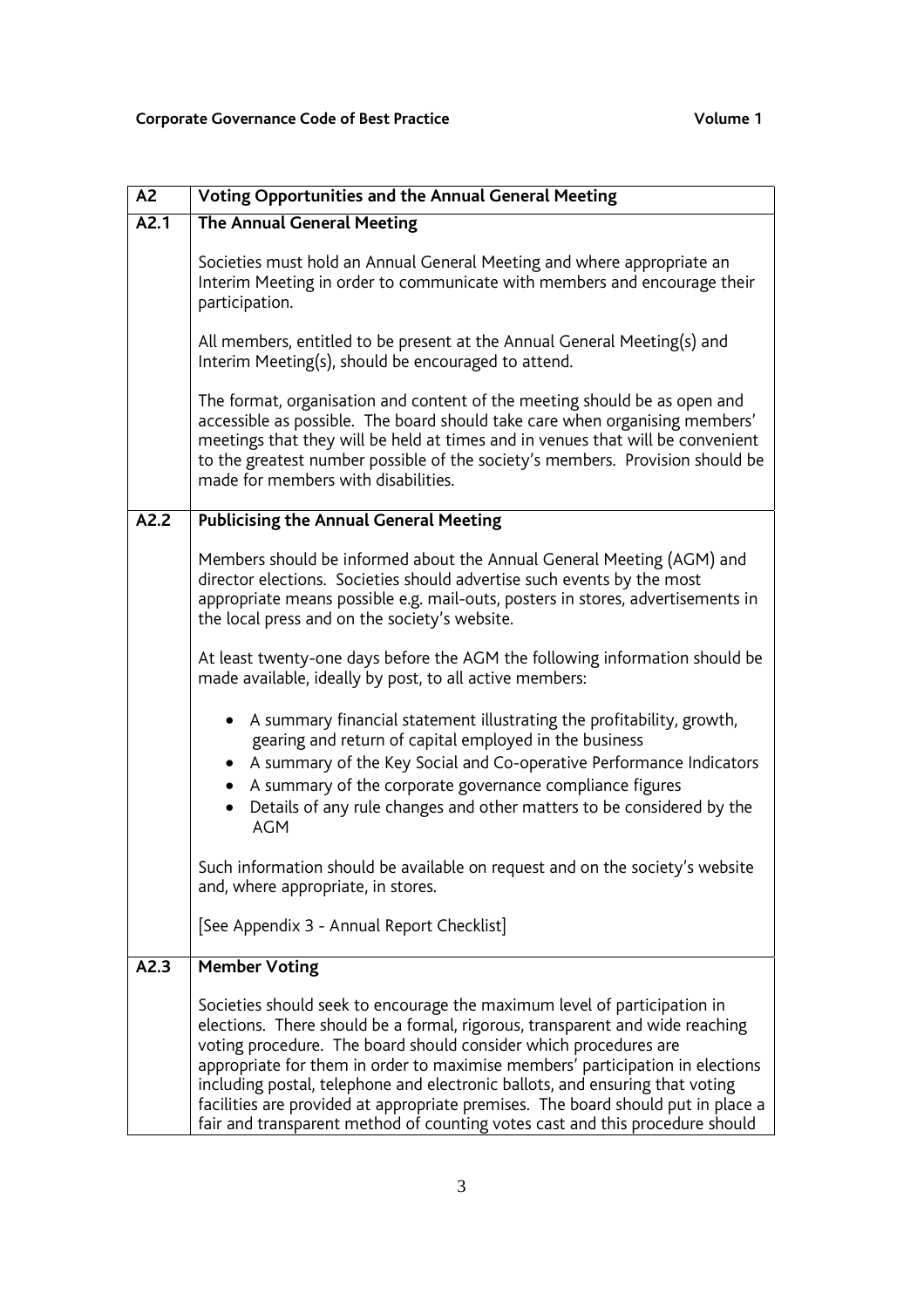|      | be explained to members.                                                                                                                                                                                                                                                                                                                                                                                                                                                |
|------|-------------------------------------------------------------------------------------------------------------------------------------------------------------------------------------------------------------------------------------------------------------------------------------------------------------------------------------------------------------------------------------------------------------------------------------------------------------------------|
|      | Any uncontested elections for positions onto the board, regional boards<br>and/or area committees should be documented in the annual report, along<br>with any efforts made by the board to enhance member participation in the<br>governance of their society.<br>Members have a responsibility to make considered use of their votes.                                                                                                                                 |
|      |                                                                                                                                                                                                                                                                                                                                                                                                                                                                         |
| A2.4 | The Acquisition or Disposal of Significant Assets                                                                                                                                                                                                                                                                                                                                                                                                                       |
|      | A board proposing transactions, acquisitions or disposals, involving 25% or<br>more of the society's fixed tangible assets should report to members at a<br>consultative meeting. Societies may wish to go further and invite members'<br>approval for such decisions in the interests of democratic accountability.                                                                                                                                                    |
| A2.5 | <b>Transfer of Engagements</b>                                                                                                                                                                                                                                                                                                                                                                                                                                          |
|      | A board considering a transfer of engagements to another society must satisfy<br>themselves that members' interests are safeguarded in transfer of<br>engagements negotiations, and they must provide members with all the<br>information they need to make an informed choice as to whether or not to<br>approve the transfer.                                                                                                                                         |
|      | A board considering the acceptance of a transfer of the engagements of<br>another society, where this transaction is over 25% of the accepting society's<br>net tangible assets, must also be mindful of the interests of members and<br>should consult members and provide them with all the information they need<br>to express an informed preference as to whether or not the transfer should be<br>approved.                                                       |
| A2.6 | <b>The Remuneration Report</b>                                                                                                                                                                                                                                                                                                                                                                                                                                          |
|      | Details of the individual remuneration packages of the society's chief<br>executive, members of the management executive, professional external<br>directors and the fees of elected directors', and the process by which their<br>remuneration and fees has been determined, should be provided in the annual<br>report or financial statements. The remuneration committee's report should<br>be subject to an advisory vote by members. [See Sections C1.2 and D1.1] |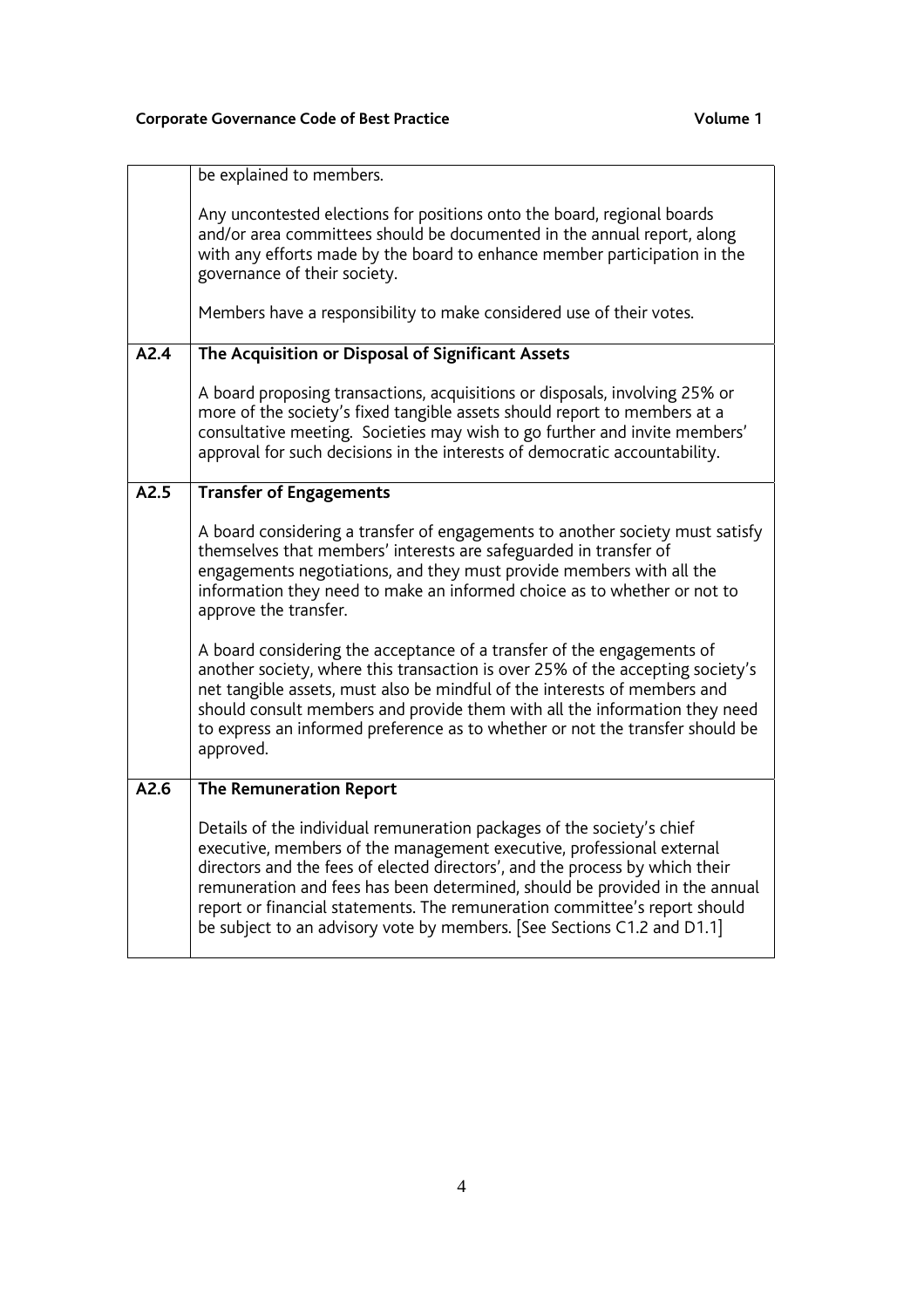| A <sub>3</sub> | <b>Withdrawable Share Capital</b>                                                                                                                                                                                                                                                                                                                    |
|----------------|------------------------------------------------------------------------------------------------------------------------------------------------------------------------------------------------------------------------------------------------------------------------------------------------------------------------------------------------------|
|                | The board must ensure that their society conforms to the governing principles<br>and requirements of Co-operative <sup>UK'</sup> s Code of Practice relating to the<br>acceptance of Withdrawable Share Capital by member societies and their<br>dealings with members. The board should be particularly mindful of money<br>laundering regulations. |
|                | [See Appendix 4 - Code of Practice on Withdrawable Share Capital]                                                                                                                                                                                                                                                                                    |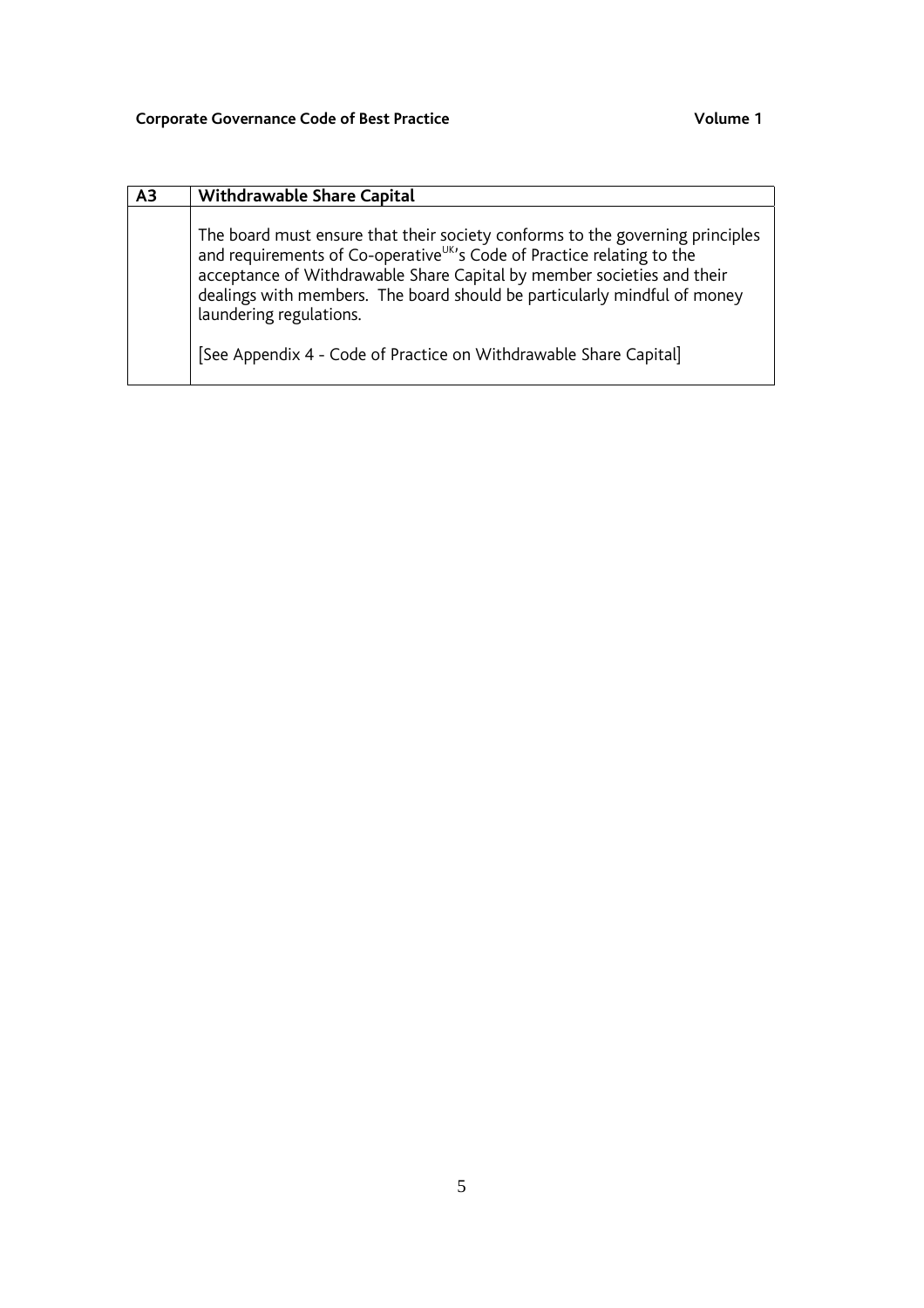| <b>B1</b>   | <b>The Board</b>                                                                                                                                                                                                                                                                                                                                                                                                                                                                                                                                                                                                                                         |
|-------------|----------------------------------------------------------------------------------------------------------------------------------------------------------------------------------------------------------------------------------------------------------------------------------------------------------------------------------------------------------------------------------------------------------------------------------------------------------------------------------------------------------------------------------------------------------------------------------------------------------------------------------------------------------|
| <b>B1.1</b> | The Role and Purpose of the Board                                                                                                                                                                                                                                                                                                                                                                                                                                                                                                                                                                                                                        |
|             | Every society should be headed by an effective board which is collectively<br>responsible for the success of the business.                                                                                                                                                                                                                                                                                                                                                                                                                                                                                                                               |
|             | All directors are equally responsible in law for the board's decisions. Directors<br>are bound by the overriding fiduciary duty to act in good faith in the pursuit of<br>the best interests of the society as a whole. A summary of the legal duties of<br>directors is contained in Appendix 9.                                                                                                                                                                                                                                                                                                                                                        |
|             | The board should have at least ten meetings a year and must retain full and<br>effective control over the society and monitor the management executive. At<br>least once a year the board should meet, or hold a part of their meeting, without<br>the management executive present.                                                                                                                                                                                                                                                                                                                                                                     |
|             | Given the nature of co-operative governance, with the existence of lay boards<br>and a professional management executive it is important that there should be a<br>formal schedule of matters specifically reserved to the board. The board should<br>consider the schedule of reserved matters listed in Appendix 5, and decide which<br>matters to reserve to the board for decision. The society's rules should clearly<br>specify the respective duties and responsibilities of the board and of the<br>management executive.                                                                                                                        |
|             | The secretary should arrange appropriate insurance cover in respect of potential<br>legal action against its directors.                                                                                                                                                                                                                                                                                                                                                                                                                                                                                                                                  |
|             | [See Appendix 5 - Matters Reserved for the Board]                                                                                                                                                                                                                                                                                                                                                                                                                                                                                                                                                                                                        |
| <b>B1.2</b> | <b>Statement of Directors' Responsibilities</b>                                                                                                                                                                                                                                                                                                                                                                                                                                                                                                                                                                                                          |
|             | The basic responsibilities of directors, which should be clearly set out in the<br>society's rulebook, are as follows: -                                                                                                                                                                                                                                                                                                                                                                                                                                                                                                                                 |
|             | Co-operative Ethos                                                                                                                                                                                                                                                                                                                                                                                                                                                                                                                                                                                                                                       |
|             | The board has a direct responsibility to ensure that the society carries out its<br>commitment to be a bona fide co-operative. The board must have a<br>commitment to adhere to the International Co-operative Alliance's Statement<br>of Co-operative Identity and to support co-operatives in other sectors. The<br>board should always ensure that in running the business, the management<br>executive maintains the society's co-operative values and standards, and they<br>should ensure that the society's obligations to its members and others, in<br>particular employees, customers, suppliers and the community, are understood<br>and met. |
|             | In the event of a solvent dissolution any surplus arising should be distributed in<br>accordance with co-operative principles.                                                                                                                                                                                                                                                                                                                                                                                                                                                                                                                           |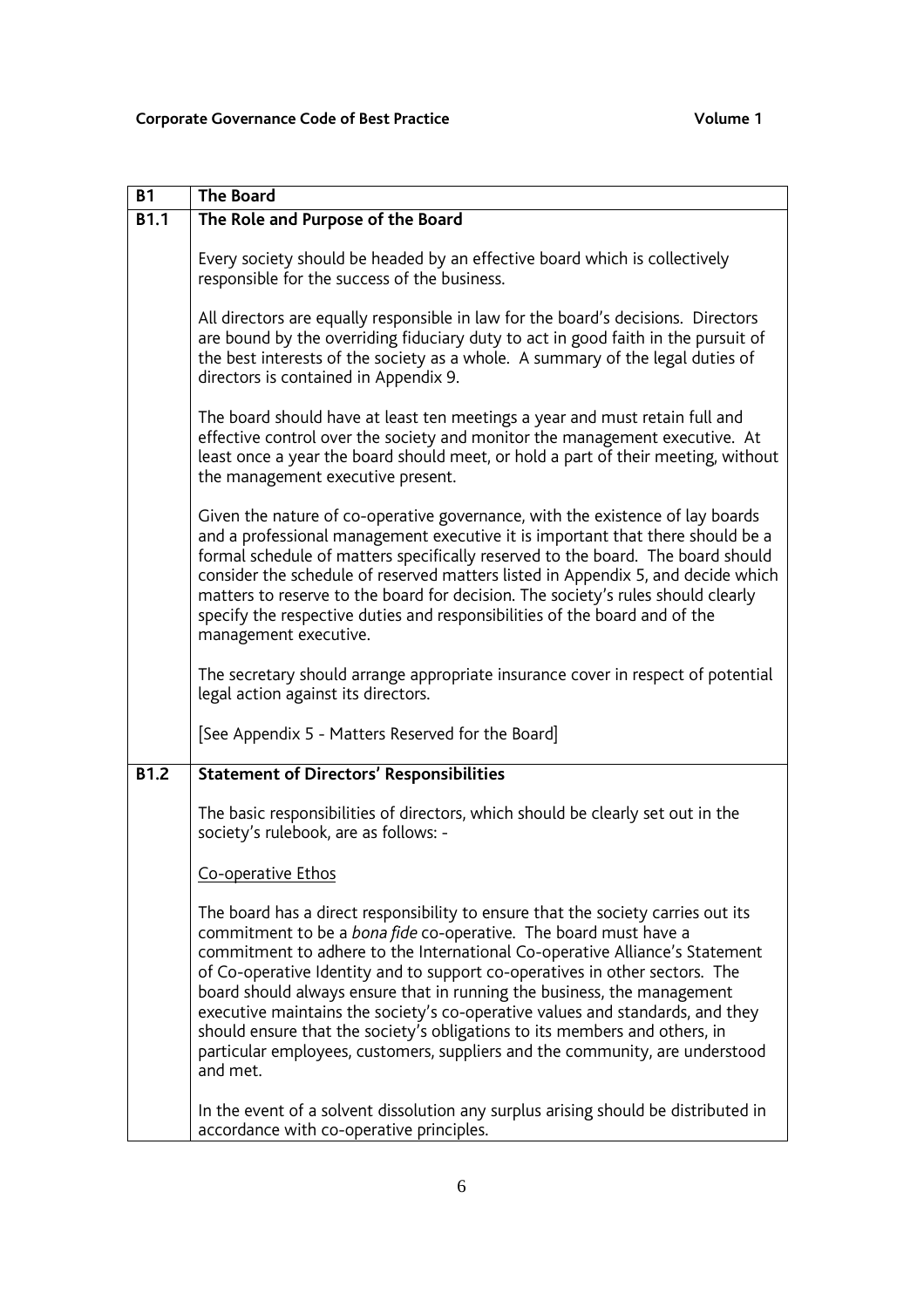|             | Strategy                                                                                                                                                                                                                                                                                                                                                                                                                                                                                                                                                                                                                           |
|-------------|------------------------------------------------------------------------------------------------------------------------------------------------------------------------------------------------------------------------------------------------------------------------------------------------------------------------------------------------------------------------------------------------------------------------------------------------------------------------------------------------------------------------------------------------------------------------------------------------------------------------------------|
|             | The role of the board is to direct and not to manage the society. The board<br>should help develop and approve proposals on strategy. It is the role of the<br>management executive to implement and deliver the strategy.                                                                                                                                                                                                                                                                                                                                                                                                         |
|             | Monitoring                                                                                                                                                                                                                                                                                                                                                                                                                                                                                                                                                                                                                         |
|             | The board is responsible for holding the management executive to account.<br>Directors should scrutinise the performance of the management executive,<br>through the chief executive, in meeting agreed goals and objectives and should<br>monitor the reporting of performance. The board collectively should have the<br>requisite skills to challenge the management executive. The board has full<br>responsibility for the contractual arrangements between the society and both<br>the chief executive and the secretary and for overseeing the contractual policy<br>relating to other members of the management executive. |
|             | Risk                                                                                                                                                                                                                                                                                                                                                                                                                                                                                                                                                                                                                               |
|             | The board should satisfy themselves, having received advice from the<br>management executive, on the integrity of financial information and other<br>critical structural and operational procedures. The board should ensure that<br>controls and systems of risk management are robust and defensible.<br>[See Section D.3]                                                                                                                                                                                                                                                                                                       |
|             | People                                                                                                                                                                                                                                                                                                                                                                                                                                                                                                                                                                                                                             |
|             | The board is responsible for ensuring that people with the best possible<br>commercial and financial acumen, who have an affinity with the co-operative<br>mode of business, are leading the management team. The management<br>executive is responsible for managing human and financial resources in<br>accordance with the policies agreed by the board.                                                                                                                                                                                                                                                                        |
| <b>B1.3</b> | <b>Board Size</b>                                                                                                                                                                                                                                                                                                                                                                                                                                                                                                                                                                                                                  |
|             | The board size of the society should reflect the nature, diversity and scale of the<br>enterprise and the complexity of the risks faced by the business and the need to<br>ensure appropriate representation. The board should normally have a minimum<br>of seven members and a maximum of fifteen members.                                                                                                                                                                                                                                                                                                                       |
|             |                                                                                                                                                                                                                                                                                                                                                                                                                                                                                                                                                                                                                                    |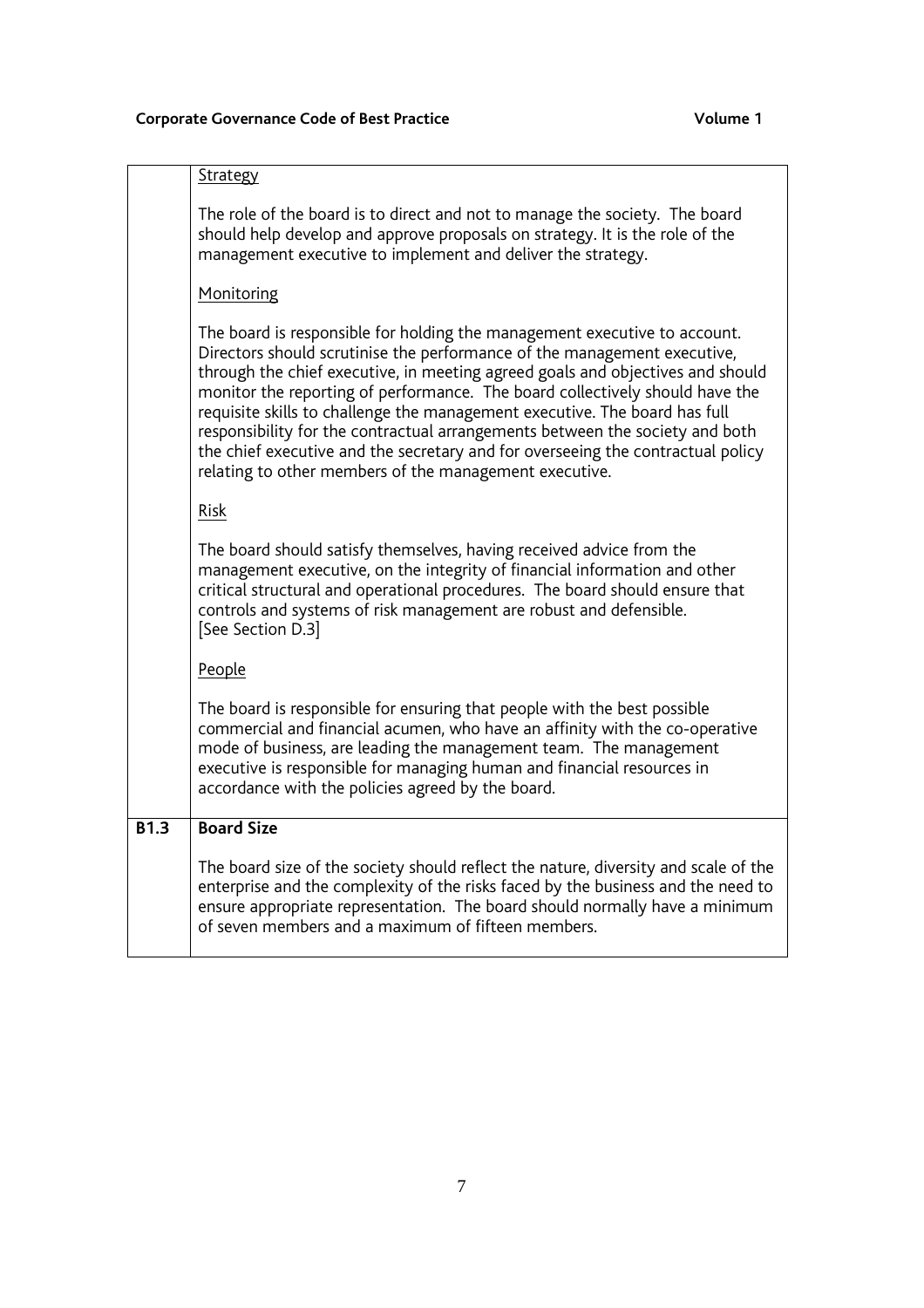| <b>B1.4</b> | <b>Committees of the Board</b>                                                                                                                                                                                                                                                                                                                                                                                                                                                                                        |
|-------------|-----------------------------------------------------------------------------------------------------------------------------------------------------------------------------------------------------------------------------------------------------------------------------------------------------------------------------------------------------------------------------------------------------------------------------------------------------------------------------------------------------------------------|
|             | Boards should establish committees to work on specialist aspects of their work.<br>Such committees should cover, at least, the following responsibilities:<br>membership; audit and risk matters; remuneration policies; and nomination,<br>search and succession planning for the management executive and any specific<br>positions on the board. The society may wish to combine some of these<br>functions: it should however have a separate committee which focuses on the<br>audit or audit and risk function. |
|             | The board should regularly review the work, structures, composition and terms<br>of reference of committees.                                                                                                                                                                                                                                                                                                                                                                                                          |
|             | Committee membership should be frequently reviewed so that undue reliance is<br>not placed on particular individuals. However, individuals should be selected for<br>their specialised experience and qualifications especially in relation to the<br>membership of the audit committee. A director who is also a consultant of the<br>society, or who has a paid contract, other than as a director, should not sit on<br>the audit or remuneration committees.                                                      |
|             | Only members of a committee, and the secretary or officer servicing that<br>committee, have the right to attend that committee's meetings. However,<br>other individuals such as the chief executive, the chief finance officer and the<br>chair may be invited to attend for all, or part of, any meeting as and when<br>appropriate.                                                                                                                                                                                |
|             | Committees operate under the delegated power of the board. In the case of<br>disputes, decisions made by the board must override those of any committee.<br>However, the audit and risk committee(s) should have the right to report any<br>decision by the board to override its recommendations to the external auditors<br>and to the members.                                                                                                                                                                     |
|             | The chairs of all board committees or a nominated deputy should attend the<br>Annual General Meeting(s) and be prepared to answer any questions from the<br>members on their work and the production of their final year and interim<br>reports. Where a society helpfully holds an AGM over a number of locations,<br>the chairs of board committees, or their nominated deputies, should attend the<br>final meeting.                                                                                               |
|             | Committees should be provided with sufficient resources to undertake their<br>duties.                                                                                                                                                                                                                                                                                                                                                                                                                                 |
| <b>B1.5</b> | <b>Lower-tier Board Structure</b>                                                                                                                                                                                                                                                                                                                                                                                                                                                                                     |
|             | Members of area committees or regional boards who directly elect the main<br>board should be equipped in terms of information and resources to hold the<br>main board to account.                                                                                                                                                                                                                                                                                                                                     |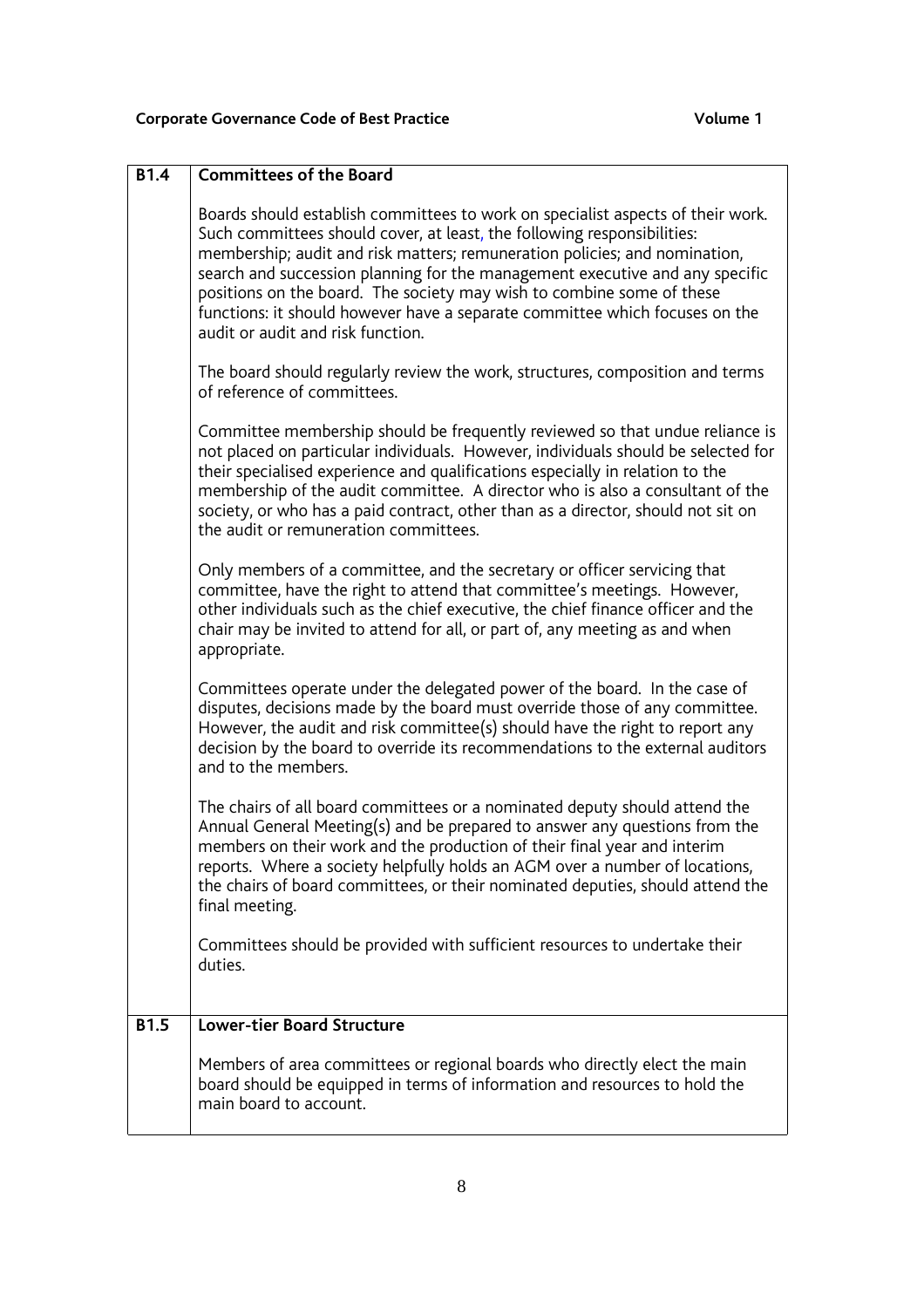|             | Such elected representatives need to receive sufficient information appropriate<br>to their role, and not necessarily confined to their region, in order for them to<br>discharge this function. In respect of such information these representatives<br>should be subject to obligations of confidentiality equivalent to those applicable<br>to main board directors. Lower-tier board directors should conduct themselves<br>in accordance with a director's code of conduct suitably adapted to the purpose<br>by the society. [See Section B3.4] |
|-------------|-------------------------------------------------------------------------------------------------------------------------------------------------------------------------------------------------------------------------------------------------------------------------------------------------------------------------------------------------------------------------------------------------------------------------------------------------------------------------------------------------------------------------------------------------------|
| <b>B1.6</b> | <b>Society Subsidiaries</b>                                                                                                                                                                                                                                                                                                                                                                                                                                                                                                                           |
|             | The board should ensure that it has appropriate means of controlling and<br>receiving information on any subsidiary trading businesses. The board should<br>report on the performance of any material subsidiaries in the annual report.                                                                                                                                                                                                                                                                                                              |
|             | An appropriate amount of time should be spent by the main board discussing<br>reports on the progress of all society subsidiaries.                                                                                                                                                                                                                                                                                                                                                                                                                    |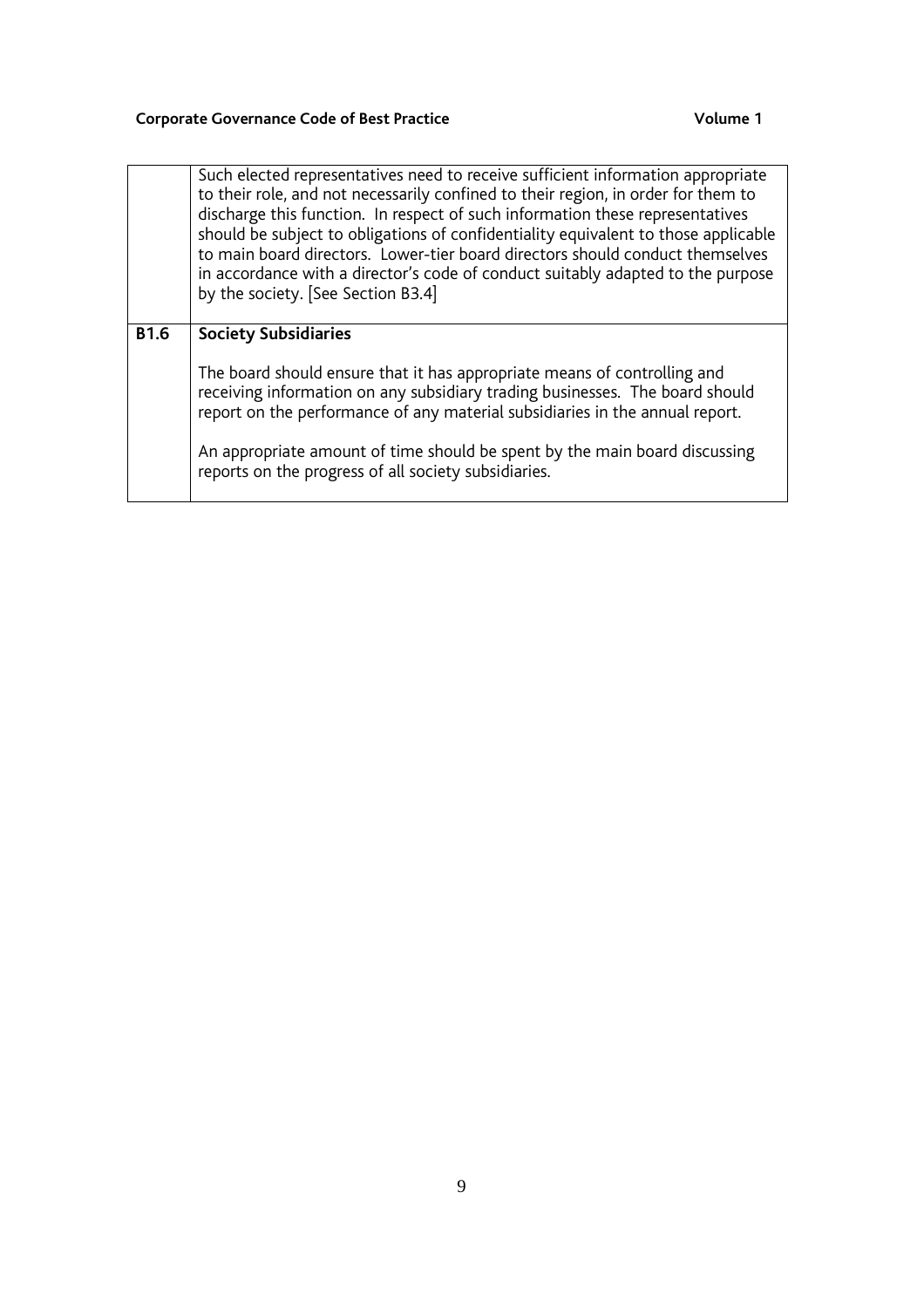| <b>B2</b>   | Election, Renewal of the Board and Succession Planning                                                                                                                                                                                                                                                                                                                                                                                                                                                |
|-------------|-------------------------------------------------------------------------------------------------------------------------------------------------------------------------------------------------------------------------------------------------------------------------------------------------------------------------------------------------------------------------------------------------------------------------------------------------------------------------------------------------------|
| <b>B2.1</b> | <b>Information about Candidates</b>                                                                                                                                                                                                                                                                                                                                                                                                                                                                   |
|             | Directors should be subject to election by members, and to re-election<br>thereafter by members, at intervals of no more than three years.<br>Those standing for re-election should submit suitably updated information.<br>Attendance figures for board meetings, details of committee membership, and<br>training progress and achievements should be provided by the secretary.<br>Sufficient information should be given to members to enable them to make an<br>informed decision on their vote. |
|             |                                                                                                                                                                                                                                                                                                                                                                                                                                                                                                       |
| <b>B2.2</b> | <b>Refreshing the Board</b>                                                                                                                                                                                                                                                                                                                                                                                                                                                                           |
|             | Procedures should be in place to ensure the regular renewal of the board. The<br>board can achieve this in one of two ways:                                                                                                                                                                                                                                                                                                                                                                           |
|             | Societies can either maintain an age rule, whereby upon reaching 68 years a<br>director is no longer eligible to stand for re-election; or they can impose a<br>mandatory break in service after a director has served more than three<br>consecutive three-year terms.                                                                                                                                                                                                                               |
| <b>B2.3</b> | <b>Succession Planning</b>                                                                                                                                                                                                                                                                                                                                                                                                                                                                            |
|             | The board should satisfy itself that plans are in place for orderly succession for<br>appointments to the management executive and significant posts within the<br>board, so as to maintain an appropriate balance of skills and experiences<br>within the society and on the board.                                                                                                                                                                                                                  |
| <b>B2.4</b> | <b>The Search Committee</b>                                                                                                                                                                                                                                                                                                                                                                                                                                                                           |
|             | The board should establish a search committee that should be responsible for<br>the following duties:                                                                                                                                                                                                                                                                                                                                                                                                 |
|             | Formulate plans for succession for members of the management<br>executive in particular for the key role of the chief executive.<br>Regularly evaluate the balance of skills, knowledge and experience on<br>the board.                                                                                                                                                                                                                                                                               |
|             | Inform the secretary of any skills deficiencies on the board and ensure<br>that the necessary training be provided                                                                                                                                                                                                                                                                                                                                                                                    |
|             | Manage the search programme for professional external directors if<br>and when they are needed and if the members agree such a policy.                                                                                                                                                                                                                                                                                                                                                                |
|             | The search committee should evaluate the balance of skills, knowledge and<br>experience on the board. After undertaking this evaluation, it should prepare a<br>recommendation to the board on the profile of individuals that would be<br>required to fill any significant skills shortages. It may also be appropriate to<br>inform members of such identified skills gaps and encourage those with the                                                                                             |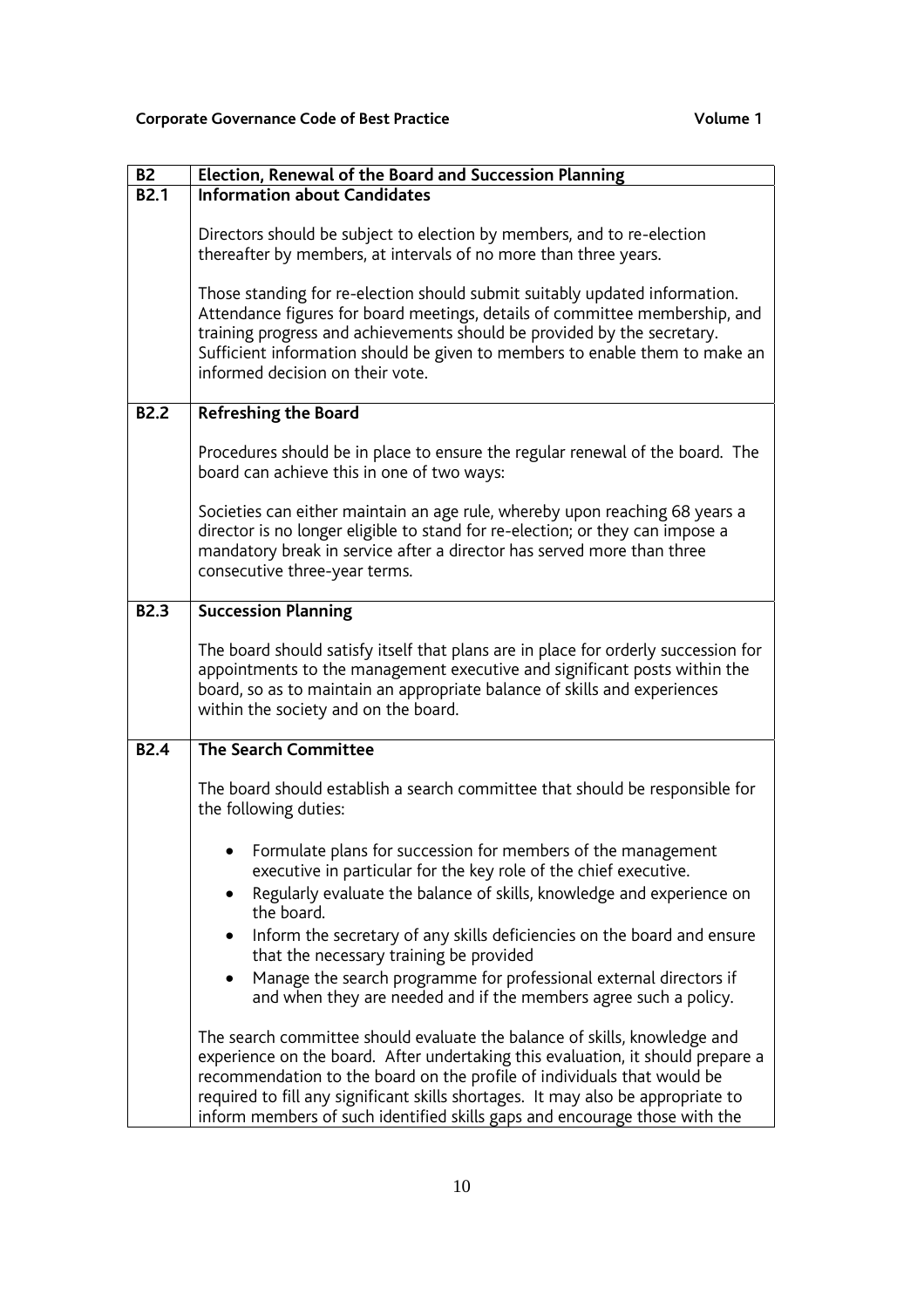|             | necessary skills to come forward for election.                                                                                                                                                                                                                                                                                                                                                                                                                                                                                                                                                                                                                                                                                                                                                                                                                             |
|-------------|----------------------------------------------------------------------------------------------------------------------------------------------------------------------------------------------------------------------------------------------------------------------------------------------------------------------------------------------------------------------------------------------------------------------------------------------------------------------------------------------------------------------------------------------------------------------------------------------------------------------------------------------------------------------------------------------------------------------------------------------------------------------------------------------------------------------------------------------------------------------------|
|             | Members of the committee shall be appointed by the board and shall be made<br>up of at least three members.                                                                                                                                                                                                                                                                                                                                                                                                                                                                                                                                                                                                                                                                                                                                                                |
|             | Appointments to the committee should be for a period of three years, which<br>may be extended for two further three-year periods.                                                                                                                                                                                                                                                                                                                                                                                                                                                                                                                                                                                                                                                                                                                                          |
|             | A separate section of the annual report should describe the work of the search<br>committee, including (if relevant) the process it has used in relation to the<br>appointment of professional external directors.                                                                                                                                                                                                                                                                                                                                                                                                                                                                                                                                                                                                                                                         |
|             | The search committee should make available to the members of the society<br>its terms of reference explaining its role and the authority delegated to it by<br>the board.                                                                                                                                                                                                                                                                                                                                                                                                                                                                                                                                                                                                                                                                                                  |
|             | [See Appendix 6 - Terms of Reference of the Search Committee]                                                                                                                                                                                                                                                                                                                                                                                                                                                                                                                                                                                                                                                                                                                                                                                                              |
| <b>B2.5</b> | <b>Co-option of Professional External Directors</b>                                                                                                                                                                                                                                                                                                                                                                                                                                                                                                                                                                                                                                                                                                                                                                                                                        |
|             | If the board wishes to have the policy of co-option available to them it should<br>set out to members why it feels the society would benefit from the co-option<br>of professional external directors, and members should be given the<br>opportunity to vote on this policy at a members' meeting.                                                                                                                                                                                                                                                                                                                                                                                                                                                                                                                                                                        |
|             | The board will then have the power, if and when it decides, to co-opt<br>professional external directors. The name of the co-optee(s) should be<br>submitted at the next general meeting for ratification by the members.                                                                                                                                                                                                                                                                                                                                                                                                                                                                                                                                                                                                                                                  |
|             | It is the responsibility of the search committee to make recommendations to<br>the board on the need for co-option and to identify suitable candidates to<br>take on this role [See Section B2.4]. The board may wish to consider using<br>appropriate professionally managed search techniques. In conjunction with<br>utilising a professional recruitment firm, the vacancy could also be advertised<br>in local and/or national press. The board could also work in partnership with<br>Co-operatives <sup>UK</sup> during this process. Co-operatives <sup>UK</sup> should establish the<br>minimum quality and qualifications required of candidates to serve on the<br>boards of societies. Co-operatives <sup>UK</sup> should compile a pool of suitable<br>candidates which will be made available on request to those societies wishing<br>to enact this policy. |
|             | Professional external directors should be appointed for specified terms and<br>their continuing appointment should be reviewed at least every three years<br>and reaffirmed by members at the Annual General Meeting. It is<br>recommended that in order to safeguard the democratic status of the board a<br>society should ensure that professional external directors are always in the<br>minority.                                                                                                                                                                                                                                                                                                                                                                                                                                                                    |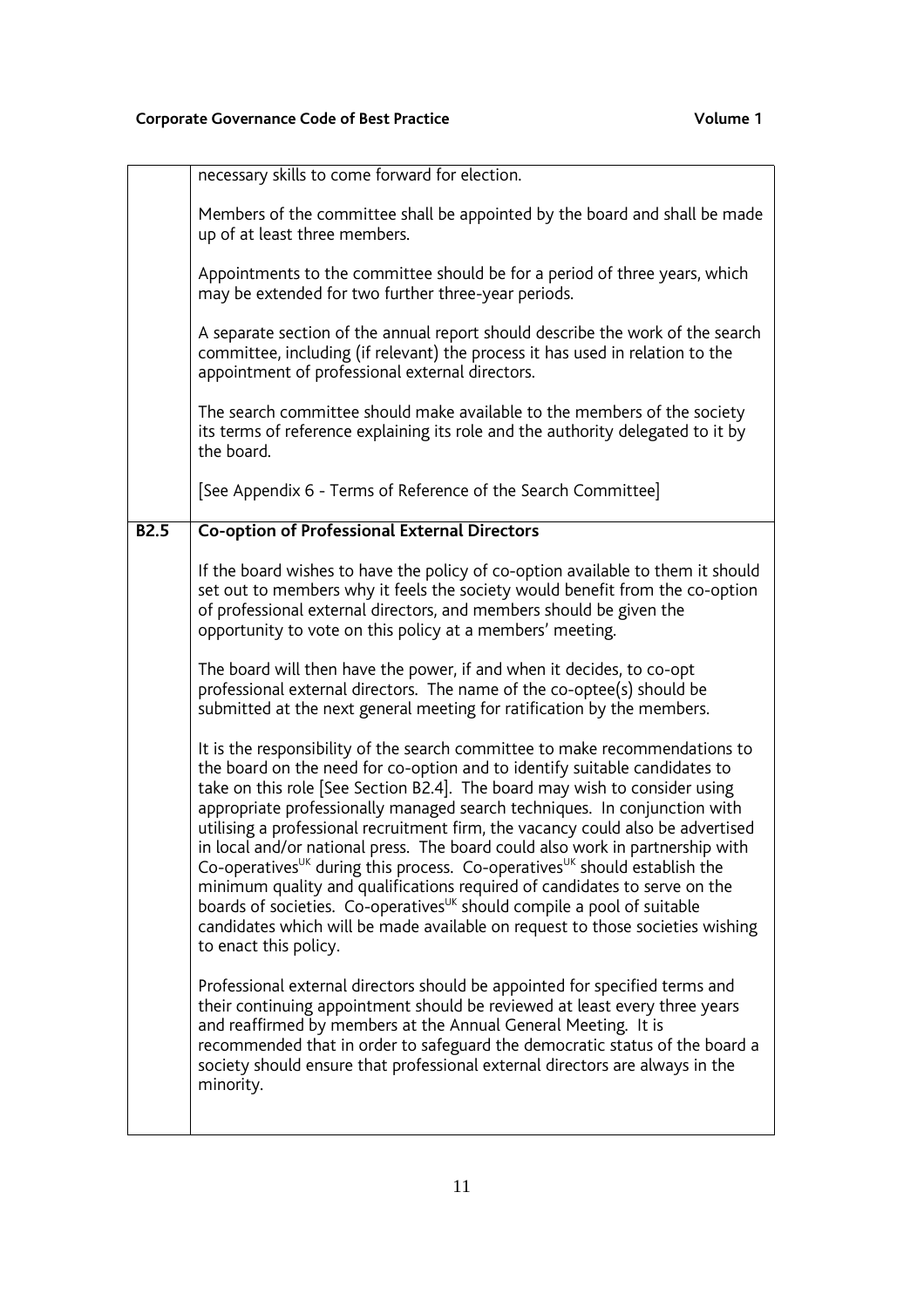| <b>B2.6</b> | <b>Letter of Appointment</b>                                                                                                                                                                                                                                                                                                                                                                                                                                                                                                                                                                                                                                     |
|-------------|------------------------------------------------------------------------------------------------------------------------------------------------------------------------------------------------------------------------------------------------------------------------------------------------------------------------------------------------------------------------------------------------------------------------------------------------------------------------------------------------------------------------------------------------------------------------------------------------------------------------------------------------------------------|
|             | The terms and conditions of elected directors and co-opted professional<br>external directors should be made available for inspection by the members. A<br>letter of appointment should be provided with a broad indication of the time<br>involved and the work and responsibilities expected of directors.<br>[See Appendix 7 - Sample Letter of Appointment for Newly Elected and/or<br>Co-opted Professional External Directors]                                                                                                                                                                                                                             |
| <b>B2.7</b> | Due Diligence<br>Before undertaking the appointment a director should feel that s/he would<br>have enough time to fulfil the role to the best of his/her ability. S/he should<br>determine whether they would be provided with sufficient training to equip<br>them for their role to allow them to give strategic direction to a business at<br>both times of growth and periods of challenge.<br>A director should undertake his/her own thorough examination of the society<br>to satisfy themselves that it is an organisation they can have faith in and in<br>which they will be well suited to work in.<br>[See Appendix 8 - Due Diligence for Directors] |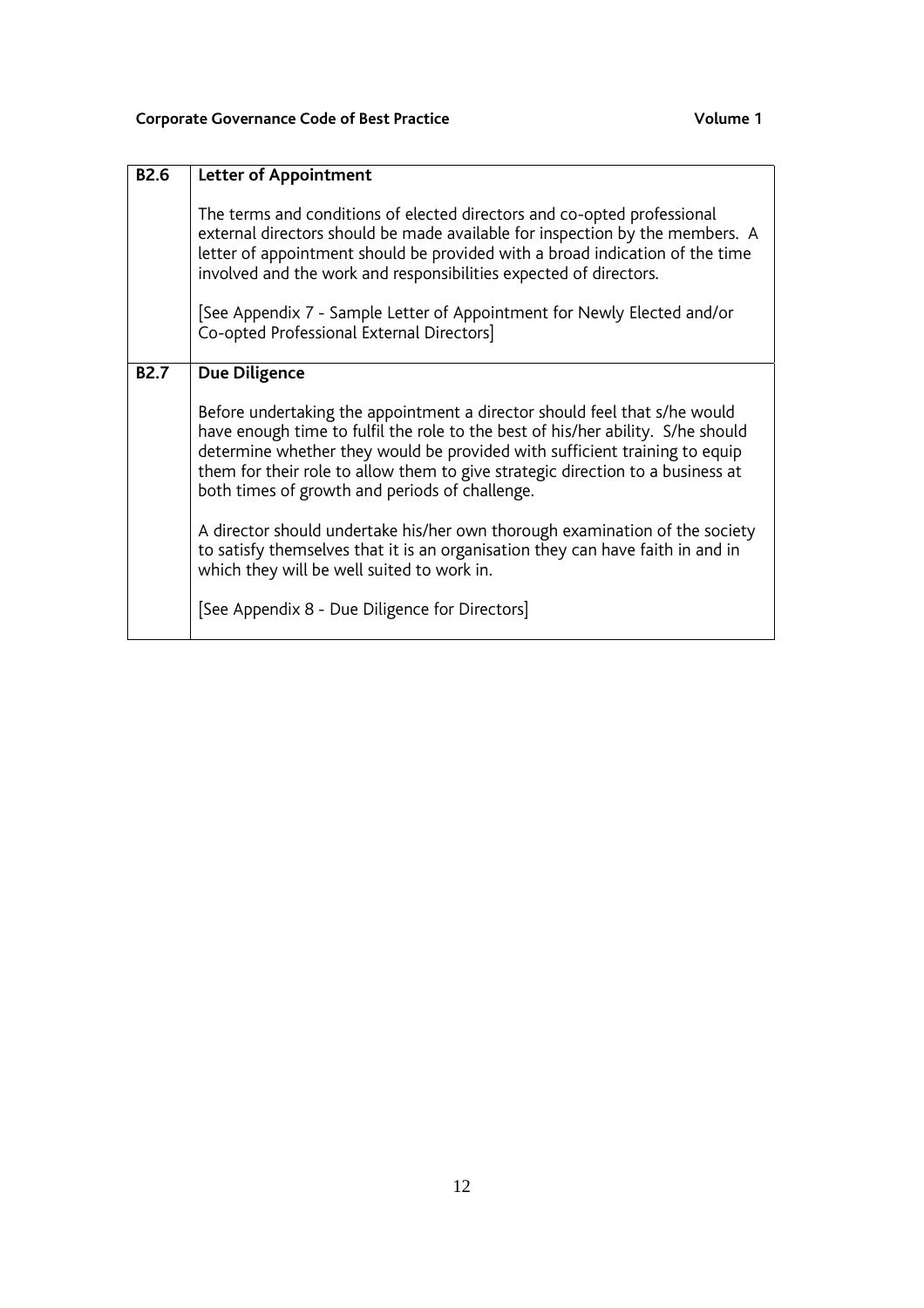| <b>B3</b>   | <b>Board Balance and Independence</b>                                                                                                                                                                                                                                                                                                                                                                                                                                                                                                       |
|-------------|---------------------------------------------------------------------------------------------------------------------------------------------------------------------------------------------------------------------------------------------------------------------------------------------------------------------------------------------------------------------------------------------------------------------------------------------------------------------------------------------------------------------------------------------|
| <b>B3.1</b> | <b>Employees on the Board</b>                                                                                                                                                                                                                                                                                                                                                                                                                                                                                                               |
|             | The number of directors, who are also employees of the society, should not<br>exceed 33 per cent of the total membership of the existing board and the<br>combined number of current employees, superannuated recently retired<br>employees <sup>1</sup> and the spouses/partners of the foregoing and any co-opted<br>external directors should not exceed 49 per cent of the total membership of<br>the board.                                                                                                                            |
|             | Directors, who are also current employees, should not be allowed to sit on the<br>audit committee. Current and superannuated recently retired employees<br>should not be eligible for the position of chair of the board.                                                                                                                                                                                                                                                                                                                   |
| <b>B3.2</b> | <b>Encouraging Diversity on the Board</b>                                                                                                                                                                                                                                                                                                                                                                                                                                                                                                   |
|             | Every board should develop a written diversity policy. The board should hold<br>its meetings on days and at times that will be conducive to those directors<br>that work full-time; all meetings should be made as accessible as is practical;<br>the society should at least reimburse directors for loss of earnings; and should<br>ensure, where appropriate, that carer facilities are provided.                                                                                                                                        |
| <b>B3.3</b> | Independence of Directors and the Management Executive                                                                                                                                                                                                                                                                                                                                                                                                                                                                                      |
|             | Directors and the management executive should be aware that issues<br>involving conflicts of interest might arise.                                                                                                                                                                                                                                                                                                                                                                                                                          |
|             | The board should review the society's rules to ensure that any conflicts of<br>interest affecting directors and the management executive are dealt with<br>appropriately and in accordance with this Code. All directors and the<br>management executive should inform the society's secretary of any<br>connections they have that may lead to a potential conflict of interests. The<br>secretary should maintain a register of directors' interests and management<br>executive's interests that is available for inspection by members. |
|             | In addition, persons closely associated with the society's competitors; or with<br>suppliers, which in the opinion of the board are dependent on the society's<br>patronage to a material extent (and the partners of the foregoing), should be<br>disqualified from service on the board.                                                                                                                                                                                                                                                  |
|             | The annual report should include a listing of external directorships for each<br>director and member of the management executive.                                                                                                                                                                                                                                                                                                                                                                                                           |
|             | [See Appendix 9 – The Duties of Directors and Directors' Code of Conduct, and<br>Appendix 3 - The Annual Report Checklist]                                                                                                                                                                                                                                                                                                                                                                                                                  |

The all the cently retired employees are those individuals who have been employed by the society in the past three<br>Thecently retired employees are those individuals who have been employed by the society in the past three years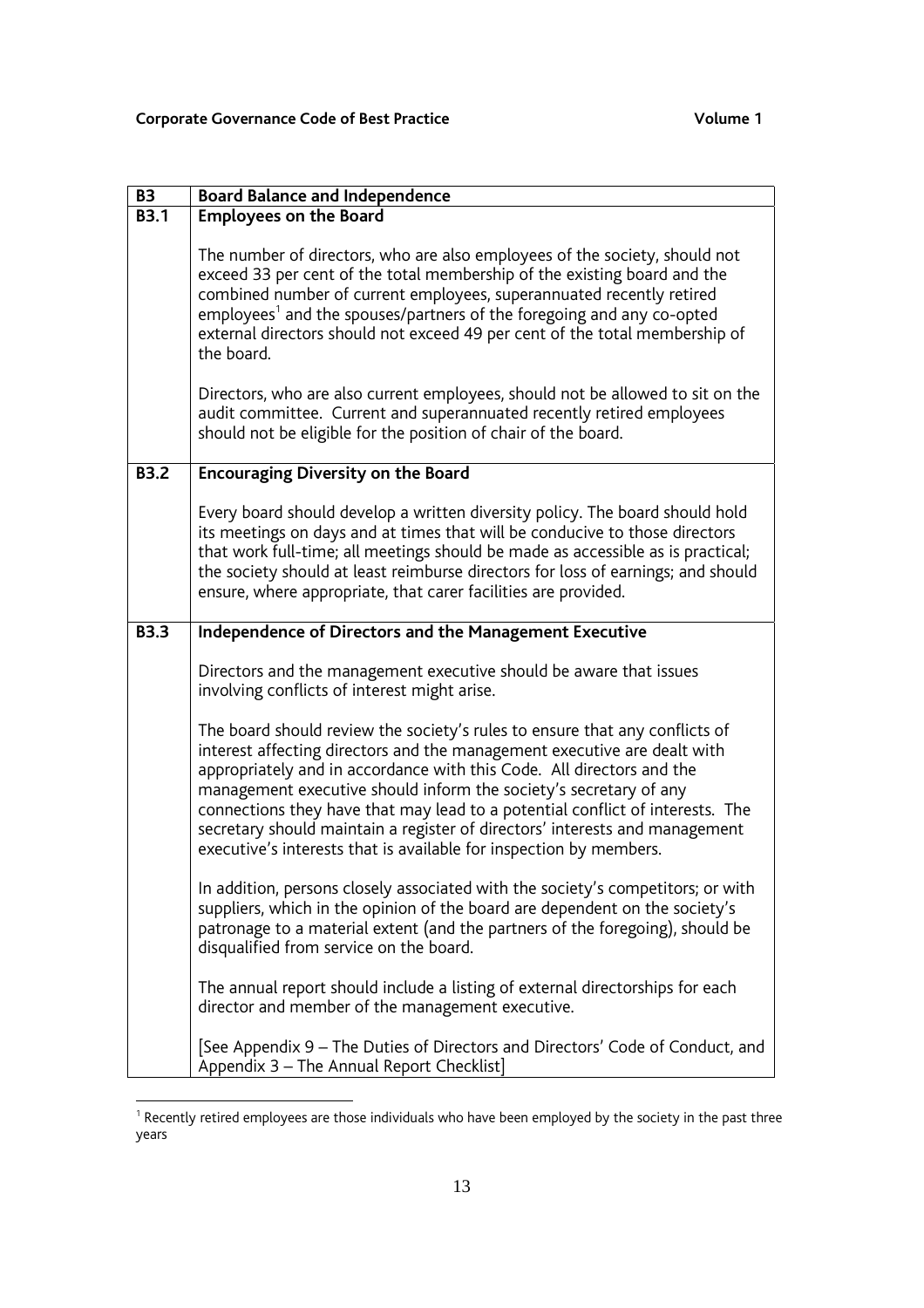| <b>B3.4</b> | <b>Conduct and Probity</b>                                                                                                                                                                                                                                                                                                                                                                                                                                                       |
|-------------|----------------------------------------------------------------------------------------------------------------------------------------------------------------------------------------------------------------------------------------------------------------------------------------------------------------------------------------------------------------------------------------------------------------------------------------------------------------------------------|
|             | Directors and members of the management executive owe general legal duties<br>to the society which are set out in Appendix 9. These duties include the<br>following;                                                                                                                                                                                                                                                                                                             |
|             | Honesty and good faith<br>Taking care<br>At all times acting in the best interests of the society                                                                                                                                                                                                                                                                                                                                                                                |
|             | Directors must comply with these legal duties, including avoiding conflicts of<br>interest, and disclosing relevant interests held by themselves or their spouse or<br>partner.                                                                                                                                                                                                                                                                                                  |
|             | The board should adopt a code of conduct for directors. All directors upon<br>election shall sign an acceptance of the code of conduct. [A model code of<br>conduct is also contained in Appendix 9.]                                                                                                                                                                                                                                                                            |
|             | Where a director has a concern that cannot be resolved about the running of<br>the society or a proposed action, he/she should ensure that his/her concerns<br>are recorded in the board minutes. On resignation, a director should provide a<br>written statement to the secretary, for circulation to the board, if they have<br>such concerns.                                                                                                                                |
| <b>B3.5</b> | <b>Removing Directors</b>                                                                                                                                                                                                                                                                                                                                                                                                                                                        |
|             | The board is responsible for ensuring that it is able to operate effectively in<br>carrying out its duties and responsibilities. The rules of a society should<br>enable the board, with the support of a majority at a members' meeting, to<br>remove a director from office if the director has committed a substantial<br>breach of the code of conduct, and the board considers that it is not in the<br>best interests of the society for the director to remain in office. |
|             | The board, without first consulting a members' meeting, should also have the<br>power to suspend a director for a limited time where the director has<br>committed a substantial breach of the code of conduct.                                                                                                                                                                                                                                                                  |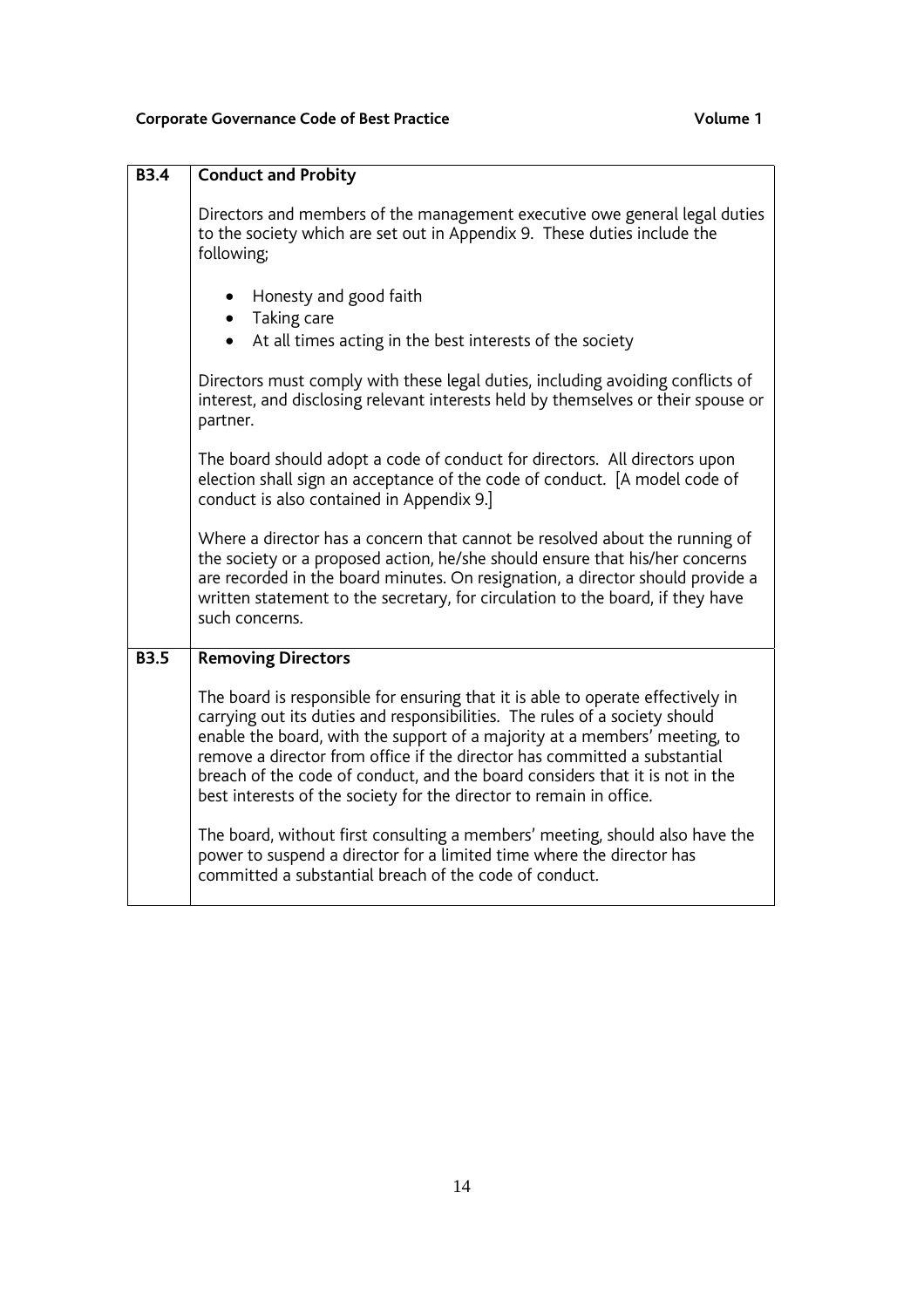| <b>B4</b>   | <b>The Chair</b>                                                                                                                                                                                                                                                                                                                                                                                                                                                                                                                                                       |
|-------------|------------------------------------------------------------------------------------------------------------------------------------------------------------------------------------------------------------------------------------------------------------------------------------------------------------------------------------------------------------------------------------------------------------------------------------------------------------------------------------------------------------------------------------------------------------------------|
| <b>B4.1</b> | The Appointment of the Chair                                                                                                                                                                                                                                                                                                                                                                                                                                                                                                                                           |
|             | The board should appoint from its own number a chair and at least one<br>deputy chair. Individuals should be selected on the basis of their chairing<br>skills, leadership capacity, interpersonal skills, ability to challenge the<br>management executive and knowledge of the business.<br>It is normally expected that a chair should have served at least one term of<br>office as a director before being appointed to the role.                                                                                                                                 |
|             |                                                                                                                                                                                                                                                                                                                                                                                                                                                                                                                                                                        |
| <b>B4.2</b> | The Roles and Responsibilities of the Chair                                                                                                                                                                                                                                                                                                                                                                                                                                                                                                                            |
|             | The chair is responsible for the leadership of the board and should ensure that<br>the board is in effective control of the society's affairs and alert to its<br>obligations to its members. He/she should ensure that at all times the<br>strategy of the society is in line with co-operative values and the International<br>Co-operative Alliance's Statement of Co-operative Identity.                                                                                                                                                                           |
|             | The chair should act as the primary link between the board and the chief<br>executive and secretary. He/she should promote an effective relationship<br>between directors and the management executive and should hold regular<br>meetings with the chief executive and secretary outside the board cycle. The<br>chair, and where appropriate the vice-chair, should also attend a pre-board<br>meeting with the chief executive and secretary to discuss the major issues of<br>the forthcoming agenda. These meetings should be reported upon to the<br>main board. |
|             | The chair should encourage the active engagement of all the members of the<br>board.                                                                                                                                                                                                                                                                                                                                                                                                                                                                                   |
|             | The chair should establish effective links with regional boards/area<br>committees (where appropriate) and any other groups designed to facilitate<br>consultation with members.                                                                                                                                                                                                                                                                                                                                                                                       |
|             | [See Appendix 10 - Guidance on the Role of the Chair and Appendix 11 -<br>Guidance on the role of the Vice-Chair]                                                                                                                                                                                                                                                                                                                                                                                                                                                      |
| <b>B4.3</b> | Length of Service and Independence of the Chair                                                                                                                                                                                                                                                                                                                                                                                                                                                                                                                        |
|             | The term of office of the chair should be for no longer than three years.                                                                                                                                                                                                                                                                                                                                                                                                                                                                                              |
|             | The chair should serve for a maximum of six years before standing down.<br>He/she will not normally be eligible for the office of chair again.                                                                                                                                                                                                                                                                                                                                                                                                                         |
|             | There should also be a mechanism in place for removing a poorly performing<br>chair.                                                                                                                                                                                                                                                                                                                                                                                                                                                                                   |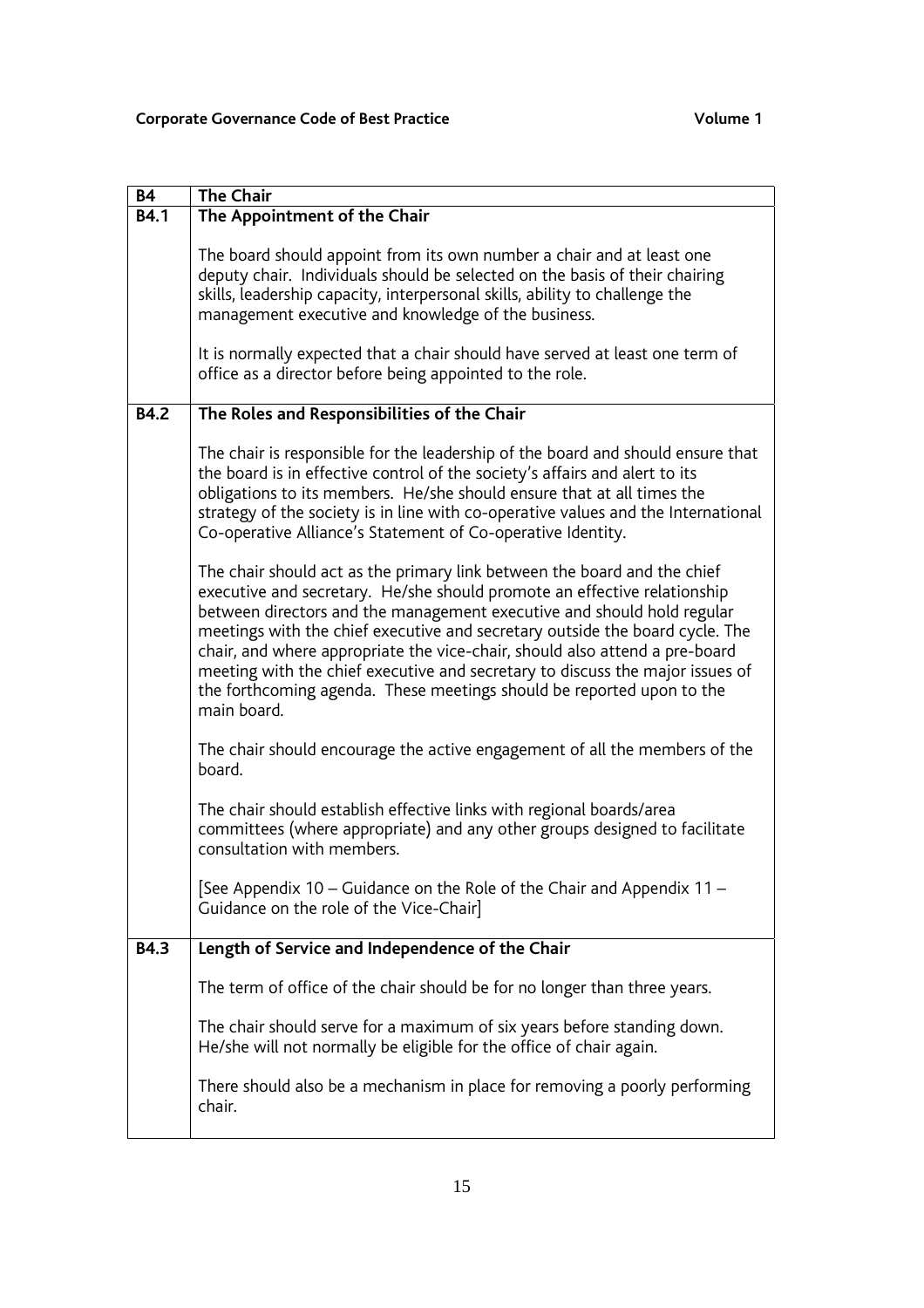#### Corporate Governance Code of Best Practice **Volume 1** Volume 1

| The chair should not be a current employee or recently retired superannuated<br>employee. $2$                                                                                                                                                       |
|-----------------------------------------------------------------------------------------------------------------------------------------------------------------------------------------------------------------------------------------------------|
| Care should be taken in ensuring the integrity and independence of the<br>relationship between the chief executive and chair. At all times the chair<br>should be confident of his/her ability to challenge the chief executive where<br>necessary. |
| The chair should not be allowed to be a member of the audit committee.                                                                                                                                                                              |

 $^{\rm 2}$  Recently retired employees are those individuals who have been employed by the society in the past three years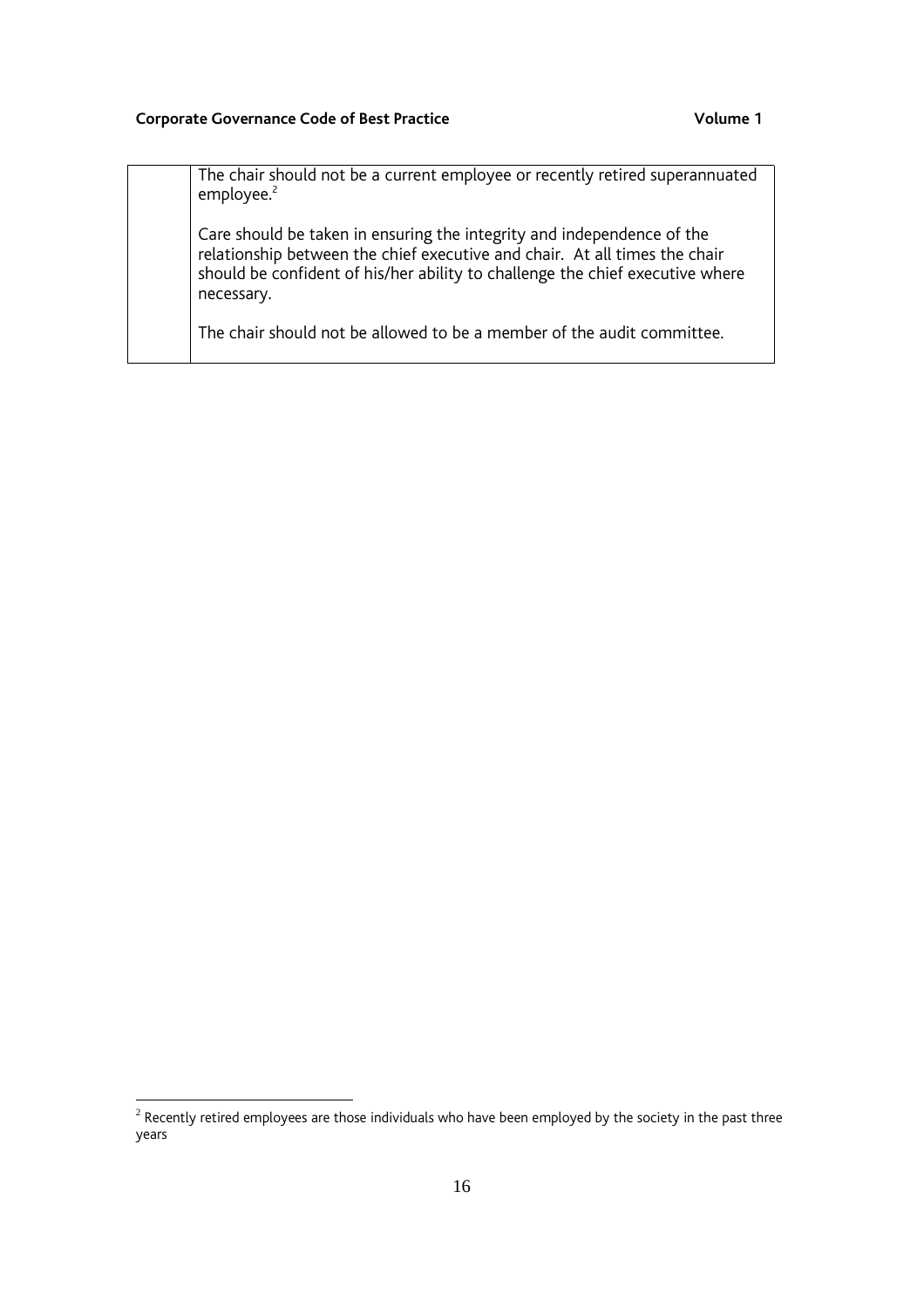| <b>B5</b>   | The Chief Executive and the Secretary                                                                                                                                                                                                                                                                                                                                        |
|-------------|------------------------------------------------------------------------------------------------------------------------------------------------------------------------------------------------------------------------------------------------------------------------------------------------------------------------------------------------------------------------------|
| <b>B5.1</b> | The Appointment of the Chief Executive and the Secretary                                                                                                                                                                                                                                                                                                                     |
|             | The chief executive and the secretary are officers of the society and key<br>members of the management executive. Their appointment and removal<br>should be a matter for the board as a whole.                                                                                                                                                                              |
| <b>B5.2</b> | The Chief Executive Succession Plan                                                                                                                                                                                                                                                                                                                                          |
|             | There should be a chief executive succession plan in place. The board, or a<br>nominated committee of the board (normally the Search Committee) should<br>review the chief executive succession plan at least annually. The content of<br>the plan should include the following procedures:                                                                                  |
|             | Assessment of the society's current leadership needs                                                                                                                                                                                                                                                                                                                         |
|             | Assessment of the current chief executive and management<br>$\bullet$                                                                                                                                                                                                                                                                                                        |
|             | executive's strengths and weaknesses                                                                                                                                                                                                                                                                                                                                         |
|             | Identification of internal candidates to succeed the current chief<br>executive                                                                                                                                                                                                                                                                                              |
|             | Consideration of the need to seek external candidates<br>$\bullet$                                                                                                                                                                                                                                                                                                           |
|             | Transitional and/or emergency succession plans<br>$\bullet$                                                                                                                                                                                                                                                                                                                  |
| <b>B5.3</b> | The Key Roles of the Chief Executive                                                                                                                                                                                                                                                                                                                                         |
|             |                                                                                                                                                                                                                                                                                                                                                                              |
|             | The chief executive of the society is the person responsible for the executive<br>management of the society's operations. He/she is the senior executive in<br>charge of the management executive team and to whom all members of the<br>management executive report. The chief executive is answerable to the board<br>for the way the business is run and its performance. |
|             | The posts of chair and chief executive should never be combined in one<br>individual.                                                                                                                                                                                                                                                                                        |
|             | Normally the positions of chief executive and secretary should not be<br>combined in one individual.                                                                                                                                                                                                                                                                         |
|             |                                                                                                                                                                                                                                                                                                                                                                              |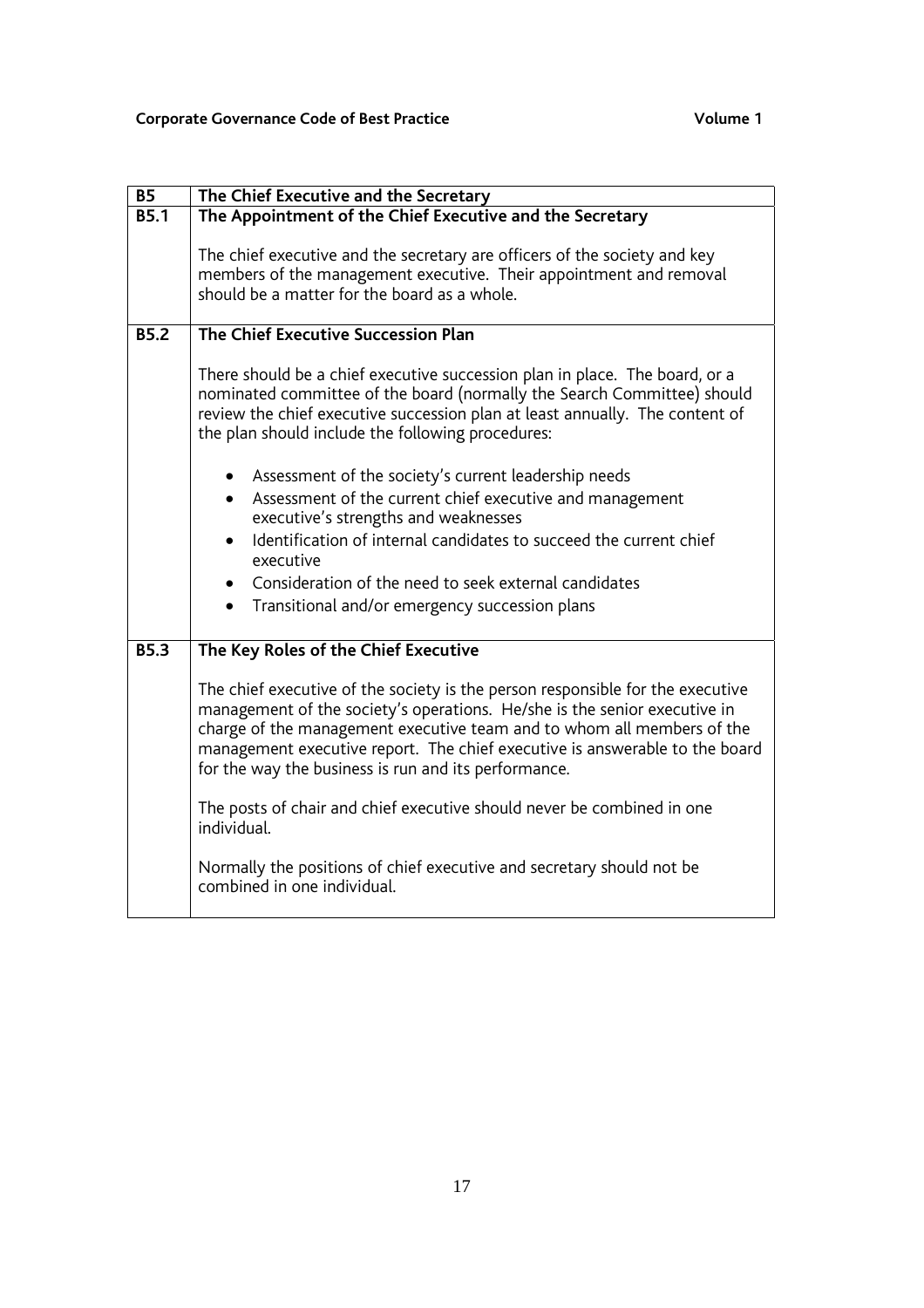| <b>B5.4</b> | The Key Roles of the Secretary                                                                                                                                                                                                                                                                           |
|-------------|----------------------------------------------------------------------------------------------------------------------------------------------------------------------------------------------------------------------------------------------------------------------------------------------------------|
|             | The secretary has specific responsibility to the society as a whole for its sound<br>governance and for the guidance of the board in the discharge of its<br>responsibilities and in particular to ensure appropriate and timely information.                                                            |
|             | The board has a right to expect the secretary to give impartial advice and to<br>act in the best interests of the society.                                                                                                                                                                               |
|             | The secretary should ensure that directors have the opportunity to update<br>their skills and knowledge to fulfil their role both on the main board and on<br>board committees. The society should provide the necessary resources for<br>developing and updating directors' knowledge and capabilities. |
|             | The secretary's main reporting line is to the board and in between board<br>meetings his/her first point of contact is the chair.                                                                                                                                                                        |
|             | The secretary is also responsible for ensuring that committees of the board are<br>serviced.                                                                                                                                                                                                             |
|             | [See Appendix 2 – Reporting Lines for the Secretary and His/Her Corporate<br>Governance Role and Duties]                                                                                                                                                                                                 |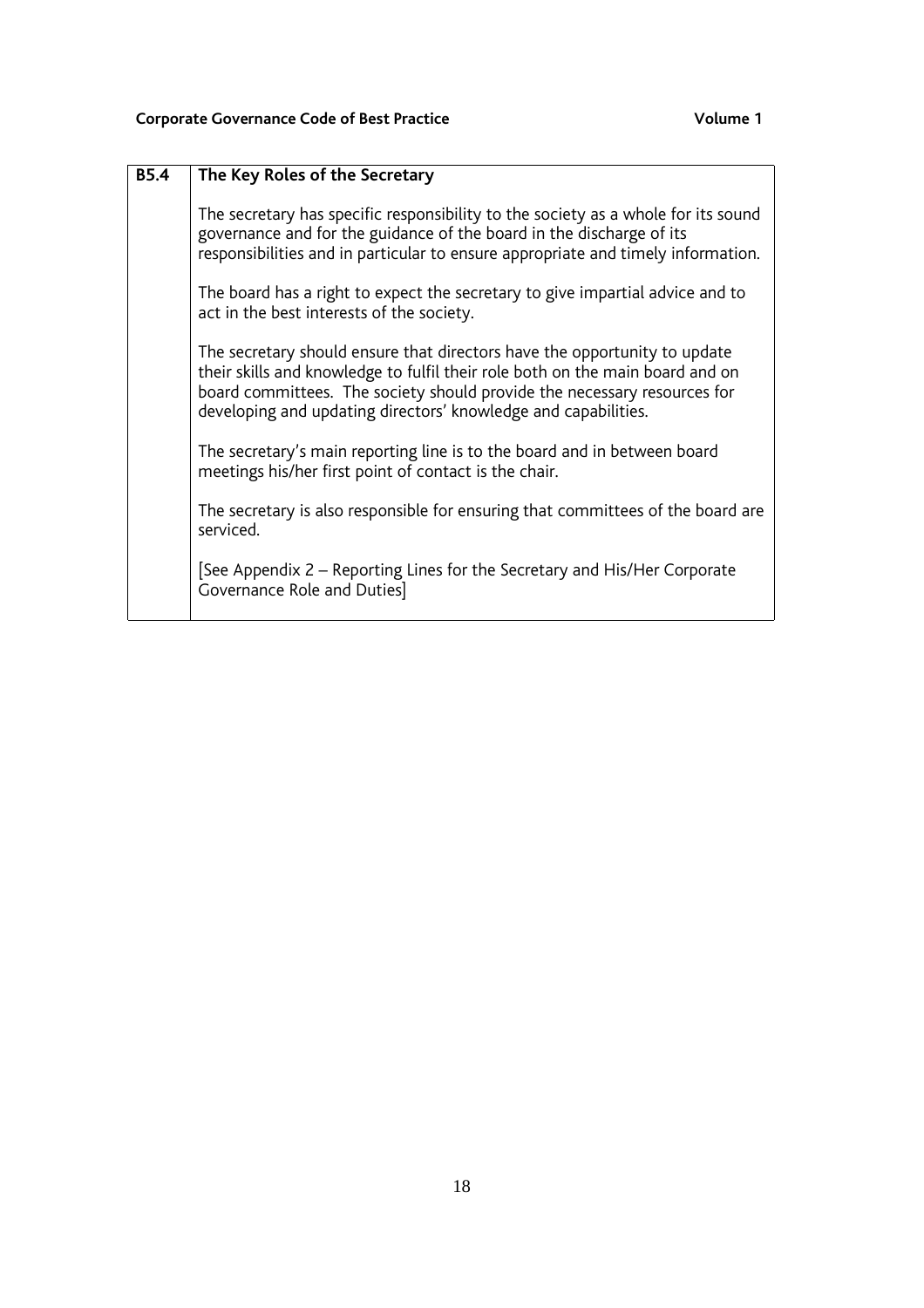| <b>B6</b>   | <b>Information and Professional Development</b>                                                                                                                                                                                                                                                                                                                                                                                                                                                                                                                                                            |
|-------------|------------------------------------------------------------------------------------------------------------------------------------------------------------------------------------------------------------------------------------------------------------------------------------------------------------------------------------------------------------------------------------------------------------------------------------------------------------------------------------------------------------------------------------------------------------------------------------------------------------|
| <b>B6.1</b> | <b>Content and Timing of Information</b>                                                                                                                                                                                                                                                                                                                                                                                                                                                                                                                                                                   |
|             | The board, having established its objectives for the future direction of the<br>business, will require from the management executive, proposals for the<br>achievement of those objectives. It will require reports from the management<br>executive to enable it to evaluate progress against those plans and the general<br>conduct of the business, including profitability, so that the board can monitor<br>progress in the context of effective internal control.                                                                                                                                    |
|             | The secretary is responsible for ensuring that the directors receive accurate<br>and clear information at least a week in advance of the board meeting. The<br>management executive has an obligation to provide such information but<br>directors should seek clarification or amplification where necessary. Directors<br>must ensure that they receive all the information which is necessary for them<br>to discharge fully their responsibilities as directors.                                                                                                                                       |
| <b>B6.2</b> | Induction                                                                                                                                                                                                                                                                                                                                                                                                                                                                                                                                                                                                  |
|             | Every board should develop its own comprehensive, formal induction<br>programme that is tailored to the needs of the society and its individual<br>directors. The objective of induction is to educate the director such that<br>he/she can become as effective as possible, as quickly as possible, in their new<br>role. On appointment, a new director should be provided with an up-to-date<br>copy of the society's rule book and Co-operatives <sup>UK'</sup> s Corporate Governance<br>Code of Best Practice and documents detailing board issues, directors' duties<br>and the society's business. |
|             | (See Appendix 12 - Model Induction Checklist)                                                                                                                                                                                                                                                                                                                                                                                                                                                                                                                                                              |
| <b>B6.3</b> | <b>Development Programmes for Directors</b>                                                                                                                                                                                                                                                                                                                                                                                                                                                                                                                                                                |
|             | The board should recognise the importance of frequent and structured training<br>for directors by incorporating into the society's rules a requirement for all<br>directors to undertake training.                                                                                                                                                                                                                                                                                                                                                                                                         |
|             | All directors should have a programme of continuing development and this<br>should be reported on in the annual report.                                                                                                                                                                                                                                                                                                                                                                                                                                                                                    |
| <b>B6.4</b> | <b>Independent Professional Advice</b>                                                                                                                                                                                                                                                                                                                                                                                                                                                                                                                                                                     |
|             | The board may occasionally need to have access to independent professional<br>advice at the society's expense, in order to discharge their responsibilities as<br>directors.                                                                                                                                                                                                                                                                                                                                                                                                                               |
|             | Where a minimum of three directors or a third of the board, whichever is the<br>greater, considers it to be necessary, they may obtain such independent<br>professional advice through the secretary, or Co-operatives <sup>ok</sup> , if the matter is                                                                                                                                                                                                                                                                                                                                                    |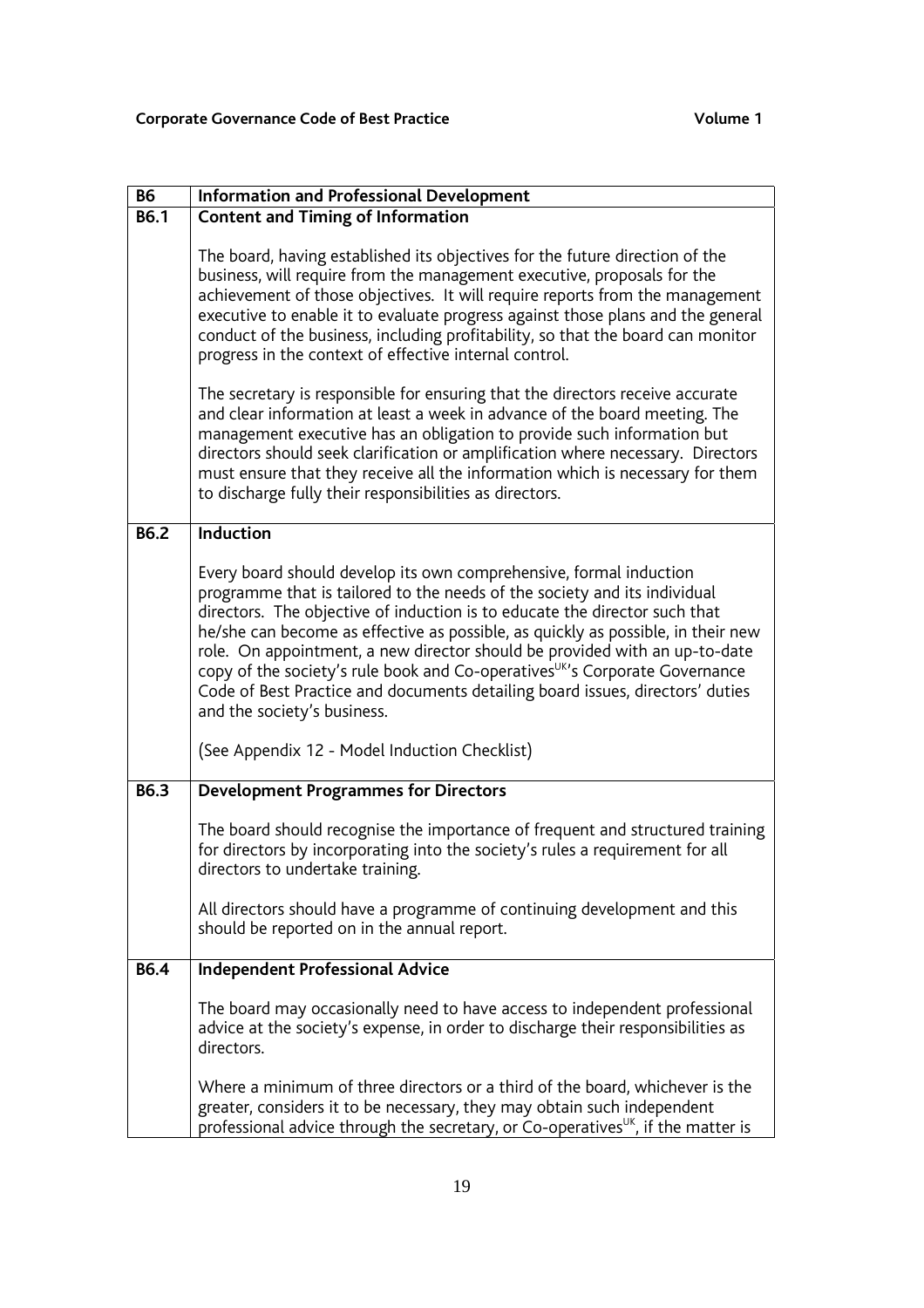|             | directly related to the secretary.<br>Any committee of the board should also be authorised to obtain, at the<br>society's expense, outside legal or other professional advice on any matters<br>within its terms of reference.                                                                                                                                                            |
|-------------|-------------------------------------------------------------------------------------------------------------------------------------------------------------------------------------------------------------------------------------------------------------------------------------------------------------------------------------------------------------------------------------------|
| <b>B6.5</b> | <b>Management Executive Training</b><br>The board should plan and implement appropriate, structured training<br>programmes for current and potential senior executives. In particular these<br>should include specific training on co-operative values and principles. The<br>board should ensure it receives periodic reports on the management<br>executive's training accomplishments. |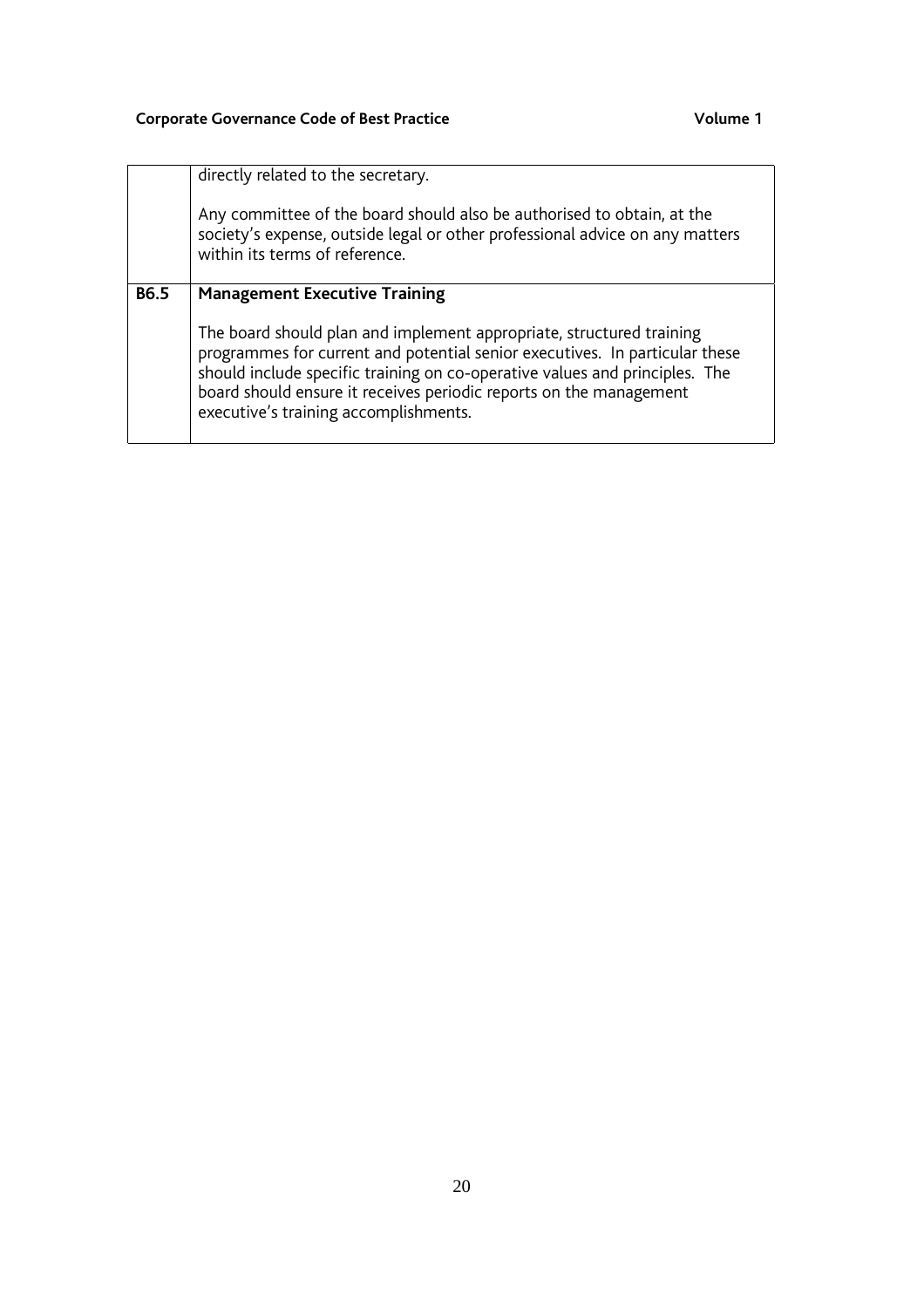| <b>B7</b>         | <b>Board Skills and Performance Evaluation</b>                                                                                                                                                                                                                                                                        |
|-------------------|-----------------------------------------------------------------------------------------------------------------------------------------------------------------------------------------------------------------------------------------------------------------------------------------------------------------------|
| <b>B7.1</b>       | <b>Board Skills</b>                                                                                                                                                                                                                                                                                                   |
|                   | The board should undertake a periodic skills audit which should be used to<br>identify the training needs of directors and the board collectively.                                                                                                                                                                    |
| <b>B7.2</b>       | Appraisal of the Board                                                                                                                                                                                                                                                                                                |
|                   | The board should undertake a formal and rigorous annual evaluation of its<br>own performance and that of its committees and individual directors. The<br>board should have in place an effective means for appraising its own<br>performance and that of its individual directors.                                    |
|                   | The board should state in the annual report how performance evaluation of<br>the board, its committees, and its individual directors has been conducted.                                                                                                                                                              |
| $\overline{B7.3}$ | Appraisal of the Individual Director                                                                                                                                                                                                                                                                                  |
|                   | Individual evaluation should aim to identify how the training needs of a<br>director have been met. It should also identify the effectiveness of a director's<br>contribution to the board and should demonstrate his/her commitment to the<br>role (including his/her contribution to board and committee meetings). |
| <b>B7.4</b>       | Appraisal of the Chair                                                                                                                                                                                                                                                                                                |
|                   | Appraisal of the chair should be carried out at least annually, in his/her<br>absence, to evaluate his/her performance and on other such occasions as are<br>deemed appropriate. The process would normally be led by the vice-chair<br>and/or could be carried out by a professional external director.              |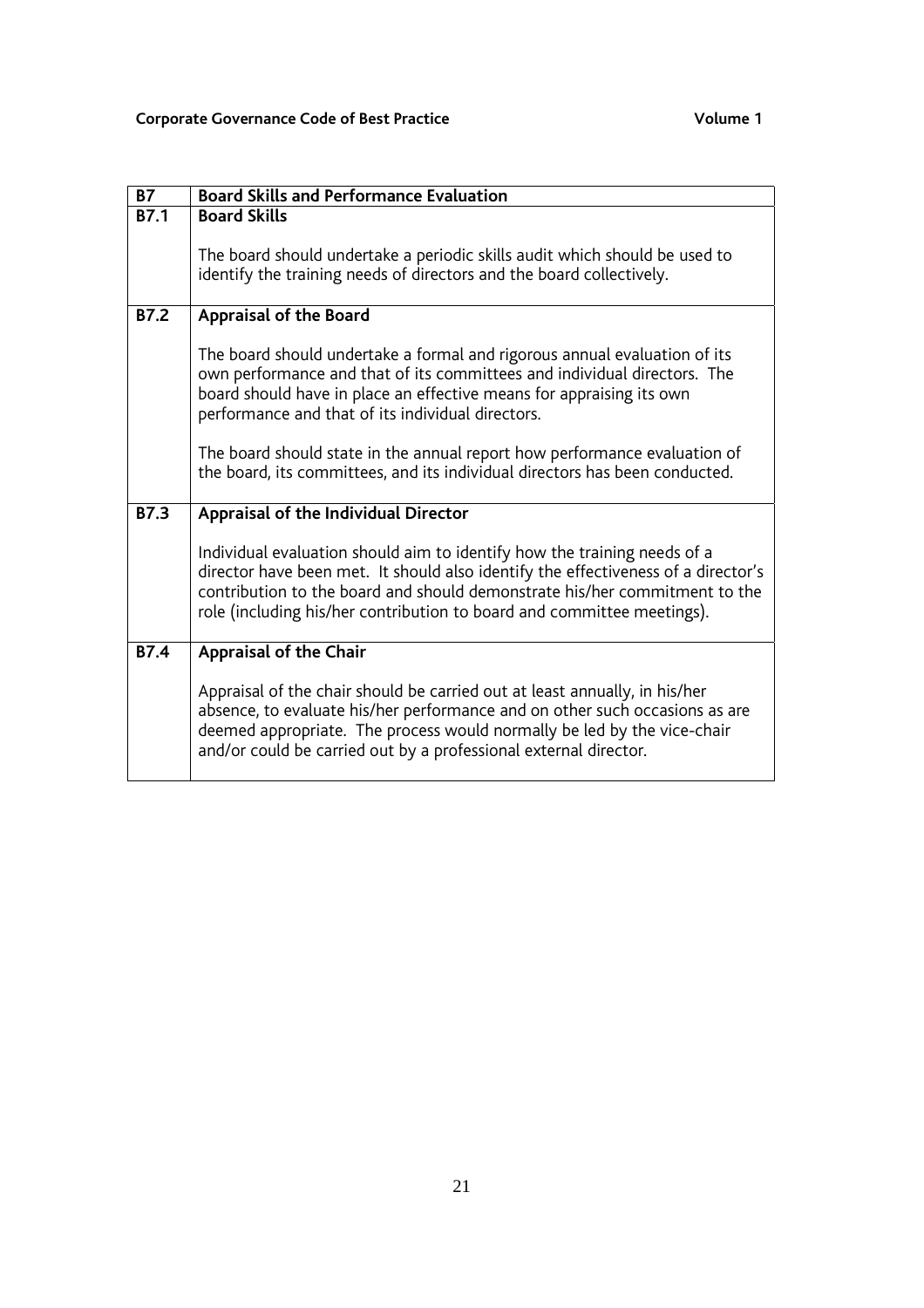| C <sub>1</sub>    | Remuneration                                                                                                                                                                                                                                                                                                                                                                                                                                                                                                                                                                                                               |
|-------------------|----------------------------------------------------------------------------------------------------------------------------------------------------------------------------------------------------------------------------------------------------------------------------------------------------------------------------------------------------------------------------------------------------------------------------------------------------------------------------------------------------------------------------------------------------------------------------------------------------------------------------|
| $\overline{C1.1}$ | <b>Determination of Directors' Fees</b>                                                                                                                                                                                                                                                                                                                                                                                                                                                                                                                                                                                    |
|                   | The members should have responsibility for deciding fee levels for all elected<br>directors at the Annual General Meeting on the basis of board<br>recommendations.                                                                                                                                                                                                                                                                                                                                                                                                                                                        |
|                   | The remuneration committee should make recommendations on the levels of<br>remuneration for professional external directors; these should be agreed by the<br>entire board.                                                                                                                                                                                                                                                                                                                                                                                                                                                |
| C1.2              | <b>The Remuneration Committee</b>                                                                                                                                                                                                                                                                                                                                                                                                                                                                                                                                                                                          |
|                   | The board should establish a remuneration committee which should be<br>responsible for the following duties:                                                                                                                                                                                                                                                                                                                                                                                                                                                                                                               |
|                   | Make recommendations to the board on the level of remuneration for<br>directors                                                                                                                                                                                                                                                                                                                                                                                                                                                                                                                                            |
|                   | Determine and agree with the board the remuneration and terms of<br>$\bullet$<br>employment of the chief executive, secretary and such other members<br>of the management executive as it is designed to consider                                                                                                                                                                                                                                                                                                                                                                                                          |
|                   | Oversee contractual arrangements for the management executive<br>$\bullet$<br>Set an expenses policy for directors                                                                                                                                                                                                                                                                                                                                                                                                                                                                                                         |
|                   | Prepare a remuneration report each year for inclusion in annual report                                                                                                                                                                                                                                                                                                                                                                                                                                                                                                                                                     |
|                   | The remuneration committee should judge where to set fees and salaries in<br>relation to other businesses of a similar size and nature. The committee<br>should be sensitive to pay and employment conditions elsewhere in the<br>business when determining annual remuneration increases. Management<br>executive and director remuneration should be paid in relation to the size,<br>complexity and turnover of the business. Some external advice on<br>remuneration/fees should be obtained. The overall process by which<br>remuneration is determined should be explained to members in the<br>remuneration report. |
|                   | Members of the committee shall be appointed by the board and shall be made<br>up of at least three members. No director, who is also a current employee of<br>the society, should serve on the remuneration committee. No director or<br>manager shall determine his/her own remuneration.                                                                                                                                                                                                                                                                                                                                 |
|                   | Appointments to the committee should be for a period of three years, which<br>may be extended for two further three-year periods.                                                                                                                                                                                                                                                                                                                                                                                                                                                                                          |
|                   | The committee should meet at least once a year. This meeting should be held<br>close to the year-end to prepare the remuneration report which will be<br>included in the annual report. [See Appendix 13 - Terms of Reference of the<br>Remuneration Committee]                                                                                                                                                                                                                                                                                                                                                            |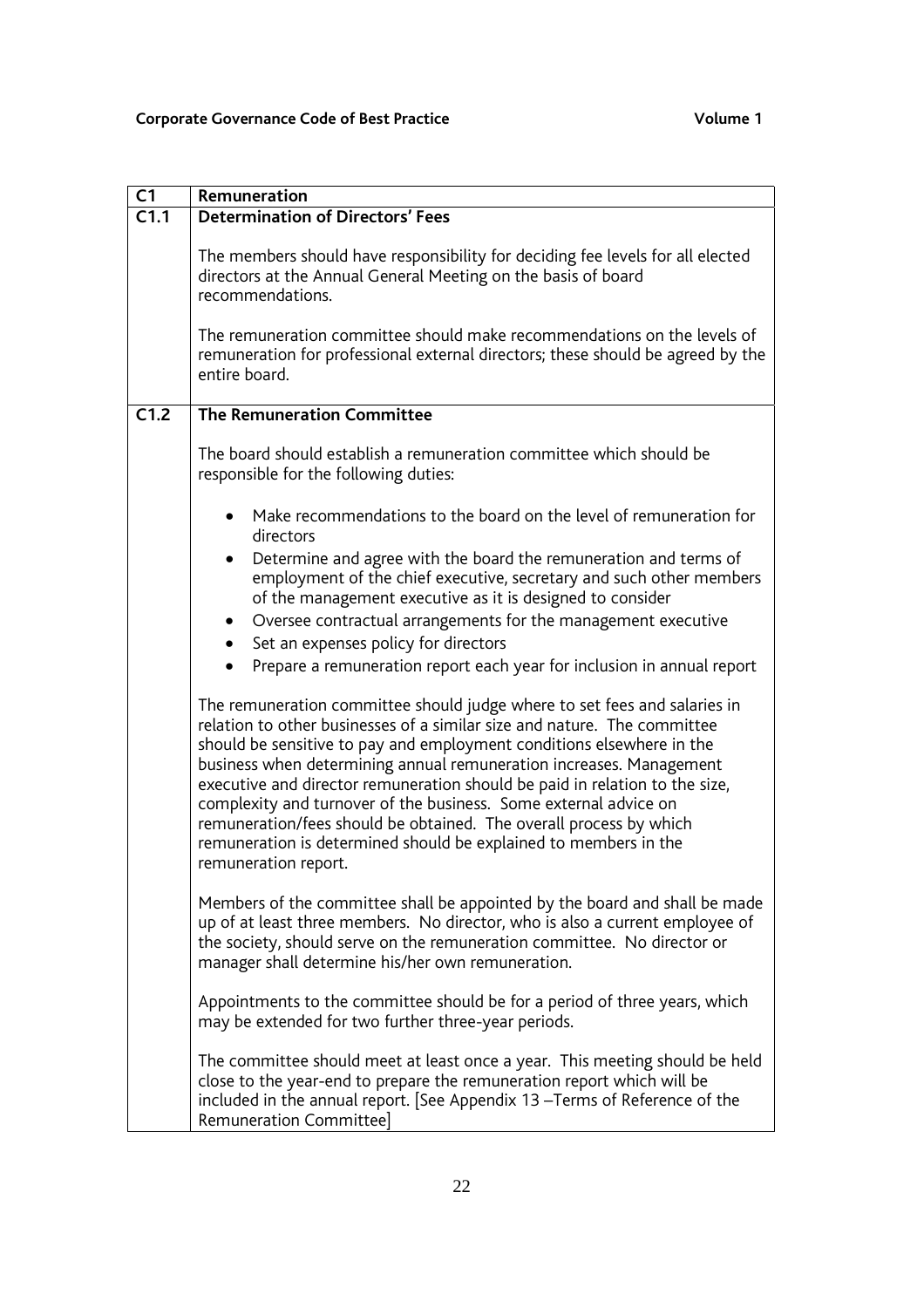| C1.3 | <b>Performance Related Pay</b>                                                                                                                                                                                                                       |
|------|------------------------------------------------------------------------------------------------------------------------------------------------------------------------------------------------------------------------------------------------------|
|      | The remuneration committee should approve the design of, and determine<br>targets for, any management executive performance related pay schemes<br>operated by the society and approve the total annual payments made under<br>such schemes.         |
| C1.4 | <b>Compensation Commitments/Pension contributions</b>                                                                                                                                                                                                |
|      | The remuneration committee should carefully consider what compensation<br>commitments (including pension contributions and all other elements) the<br>management executive's terms of appointment would entail in the event of<br>early termination. |
| C1.5 | <b>Notice or Contract Periods</b>                                                                                                                                                                                                                    |
|      | The service contracts of the chief executive and other senior executives, where<br>applicable, should not provide notice periods in excess of one year.                                                                                              |
|      | In instances where a member of the management executive is provided with a<br>notice period in excess of twelve months, reasons for this must be stated in<br>the annual report.                                                                     |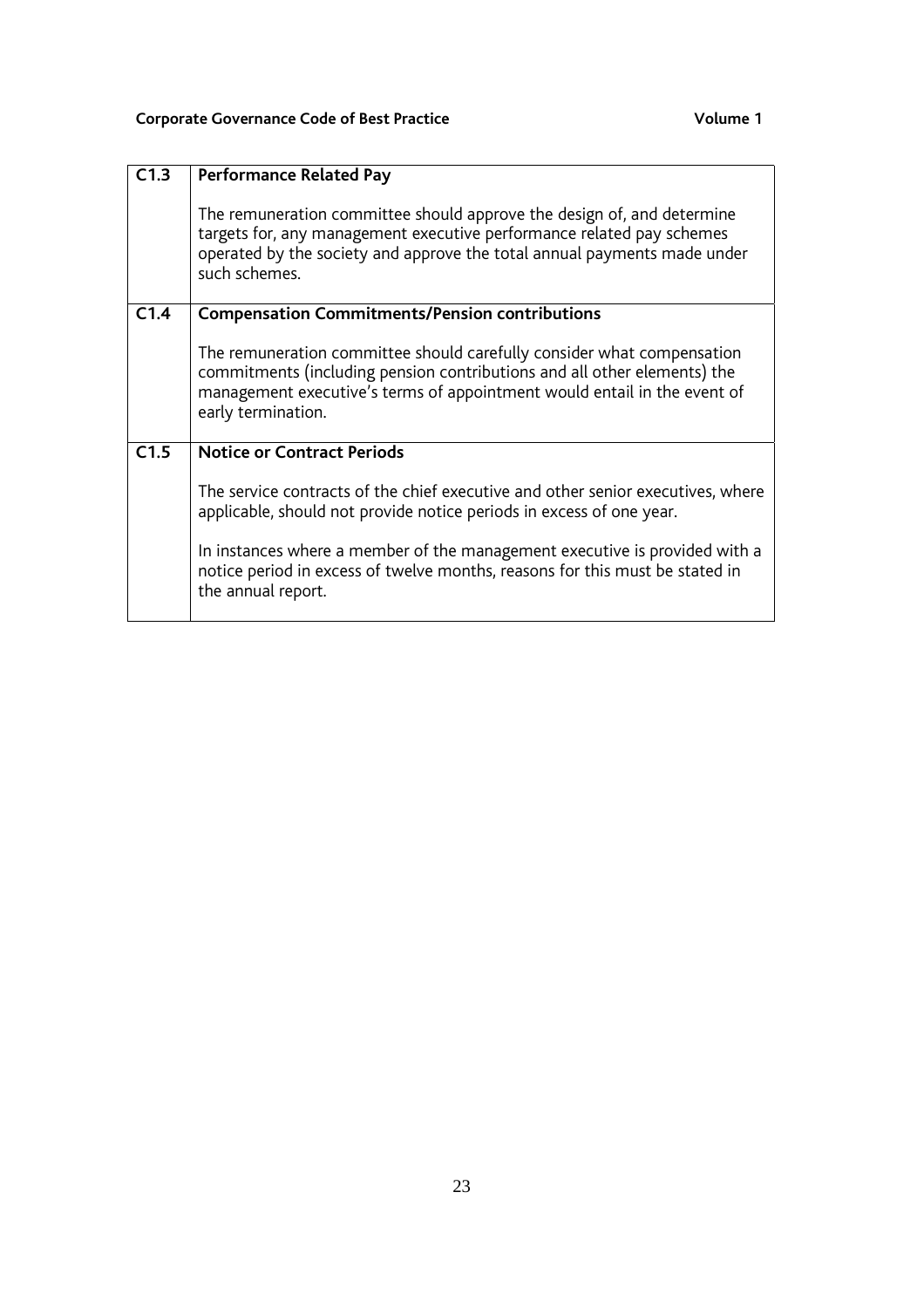| D <sub>1</sub> | <b>Disclosure</b>                                                                                                                                                                                                                                                                                                                                                                                                                                                                                                                                                                                                                                                                                    |
|----------------|------------------------------------------------------------------------------------------------------------------------------------------------------------------------------------------------------------------------------------------------------------------------------------------------------------------------------------------------------------------------------------------------------------------------------------------------------------------------------------------------------------------------------------------------------------------------------------------------------------------------------------------------------------------------------------------------------|
| D1.1           | The Annual Report and Financial Statements                                                                                                                                                                                                                                                                                                                                                                                                                                                                                                                                                                                                                                                           |
|                | It is the responsibility of the board to ensure that the annual report presents a<br>balanced and understandable assessment of the society's position. The report<br>and financial statements should include a coherent explanation of the society's<br>performance and prospects. Areas of poor performance should be shown with<br>the same prominence as business success areas.                                                                                                                                                                                                                                                                                                                  |
|                | The annual report should include a statement of how the board operates,<br>including a high level statement of which types of decision are to be taken by<br>the board and which are to be delegated to the management executive. It<br>should also include a statement of compliance with the Code of Best Practice,<br>and explain any reasons for non-compliance. [See section F1.3]                                                                                                                                                                                                                                                                                                              |
|                | The annual report should identify the chair, the deputy chair (where there is<br>one), the chief executive, secretary and the chair and members of the audit, risk,<br>search and remuneration committees. It should also set out the number of<br>meetings of the board and those committees and individual attendance by<br>directors.                                                                                                                                                                                                                                                                                                                                                             |
|                | Details of the individual remuneration packages of the society's chief executive,<br>members of the management executive, professional external directors and the<br>fees of elected directors', and the process by which their remuneration and fees<br>has been determined, should be provided in the annual report or financial<br>statements. Any compensation payments for loss of office that have been made<br>to any members of the management executive and any inconsistencies with<br>their current employment contracts should be disclosed in full in the annual<br>report. The remuneration committee's report should be subject to an advisory<br>vote by members. [See Section A2.6] |
|                | Directors should report to the members each year on the reasons for their view<br>that the society can be regarded as a going concern with the necessary<br>supporting assumptions or qualifications.                                                                                                                                                                                                                                                                                                                                                                                                                                                                                                |
|                | [See Appendix 3 - The Annual Report Checklist]                                                                                                                                                                                                                                                                                                                                                                                                                                                                                                                                                                                                                                                       |
| D1.2           | <b>Interim Report</b>                                                                                                                                                                                                                                                                                                                                                                                                                                                                                                                                                                                                                                                                                |
|                | The board should provide half-yearly Interim Statements of Trading Activities<br>for their members which, according to IPS law, should be subject to an external<br>audit review.                                                                                                                                                                                                                                                                                                                                                                                                                                                                                                                    |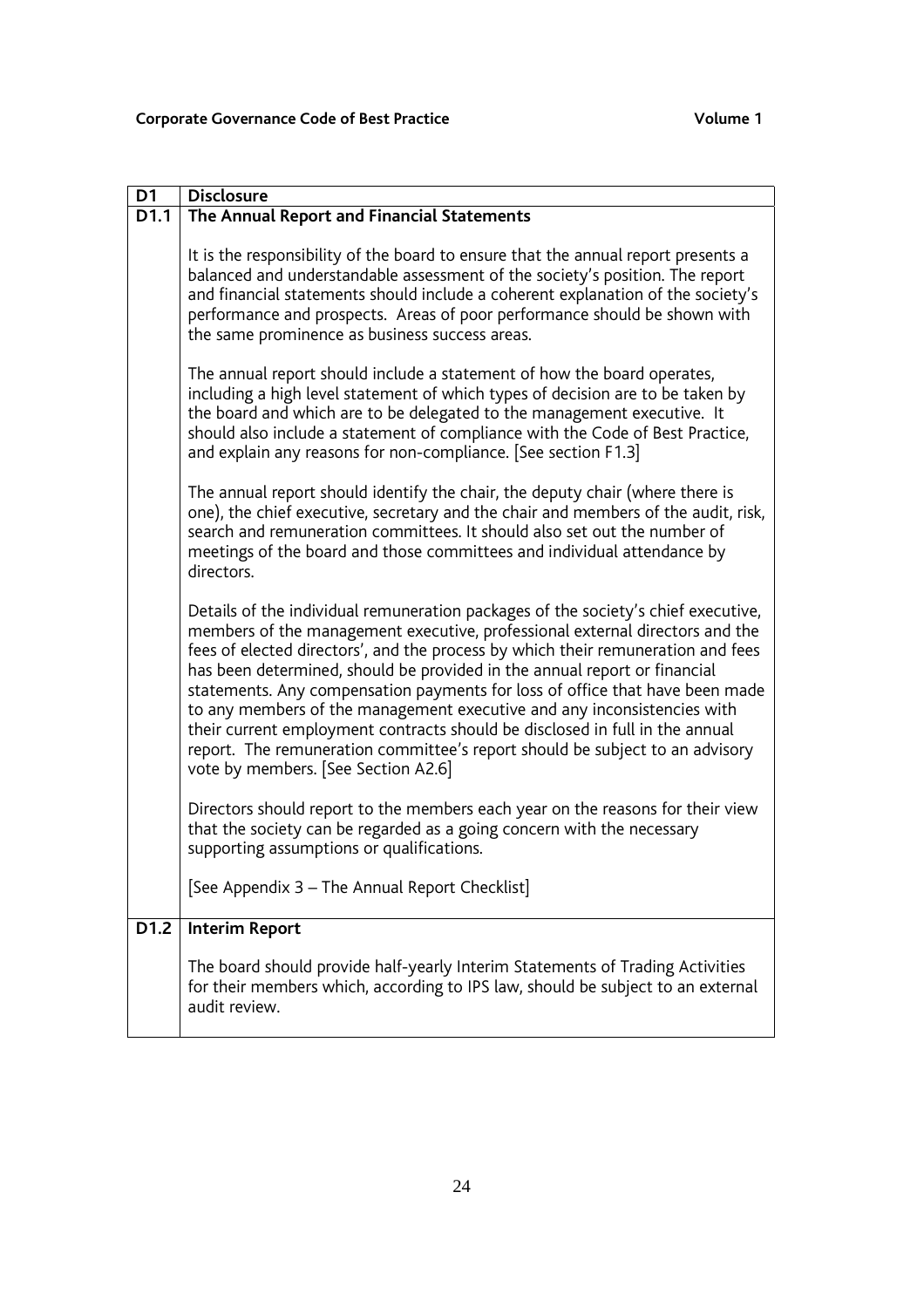| D <sub>2</sub>    | <b>Audit Committee and Auditors</b>                                                                                                                                                                                                                                                                                                                                                                                                                                                                                                                                            |
|-------------------|--------------------------------------------------------------------------------------------------------------------------------------------------------------------------------------------------------------------------------------------------------------------------------------------------------------------------------------------------------------------------------------------------------------------------------------------------------------------------------------------------------------------------------------------------------------------------------|
| D <sub>2.1</sub>  | <b>The Audit Committee</b>                                                                                                                                                                                                                                                                                                                                                                                                                                                                                                                                                     |
|                   | The board should establish an audit committee. This committee should inter<br>alia: -                                                                                                                                                                                                                                                                                                                                                                                                                                                                                          |
|                   | Monitor the integrity of the financial statements of the society<br>$\bullet$<br>Monitor and review the external auditor's independence, objectivity and<br>$\bullet$<br>effectiveness<br>Help the board to fulfil its obligations in respect of financial reporting<br>Strengthen the independence of external auditors by providing them<br>with another channel of communication with the board, other than via<br>the chief executive and the chief finance officer<br>Ensure members' confidence in the credibility of the society's financial<br>$\bullet$<br>statements |
|                   | Audit committee arrangements need to be proportionate to the task and will<br>vary according to the size, complexity and risk profile of the society. Members<br>of the committee shall be appointed by the board and should have a minimum<br>of three and a maximum of seven members. The audit committee should not<br>comprise the whole board.                                                                                                                                                                                                                            |
|                   | The board should satisfy itself that at least one member of the audit committee<br>has recent and relevant financial experience and preferably a professional<br>accountancy qualification.                                                                                                                                                                                                                                                                                                                                                                                    |
|                   | The chair of the society should not be a member of the audit committee. No<br>director, who is also a current employee or superannuated recently retired<br>employee, shall serve on the audit committee.                                                                                                                                                                                                                                                                                                                                                                      |
|                   | Appointments to the committee should be for a period of three years, which<br>may be extended for two further three-year periods.                                                                                                                                                                                                                                                                                                                                                                                                                                              |
|                   | The minutes of the audit committee should be reviewed at the next appropriate<br>meeting of the board.                                                                                                                                                                                                                                                                                                                                                                                                                                                                         |
|                   | The role and responsibilities of the audit committee should be set out in written<br>terms of reference.                                                                                                                                                                                                                                                                                                                                                                                                                                                                       |
|                   | [See Appendix 14 – Terms of Reference of the Audit Committee]                                                                                                                                                                                                                                                                                                                                                                                                                                                                                                                  |
| D <sub>2</sub> .2 | <b>Training for Audit Committee Members</b>                                                                                                                                                                                                                                                                                                                                                                                                                                                                                                                                    |
|                   | The society should provide an induction programme for new audit committee<br>members. Training should also be provided on an ongoing and timely basis.<br>The induction programme and ongoing training may take various forms,<br>including attendance at formal courses, internal society talks and seminars, and                                                                                                                                                                                                                                                             |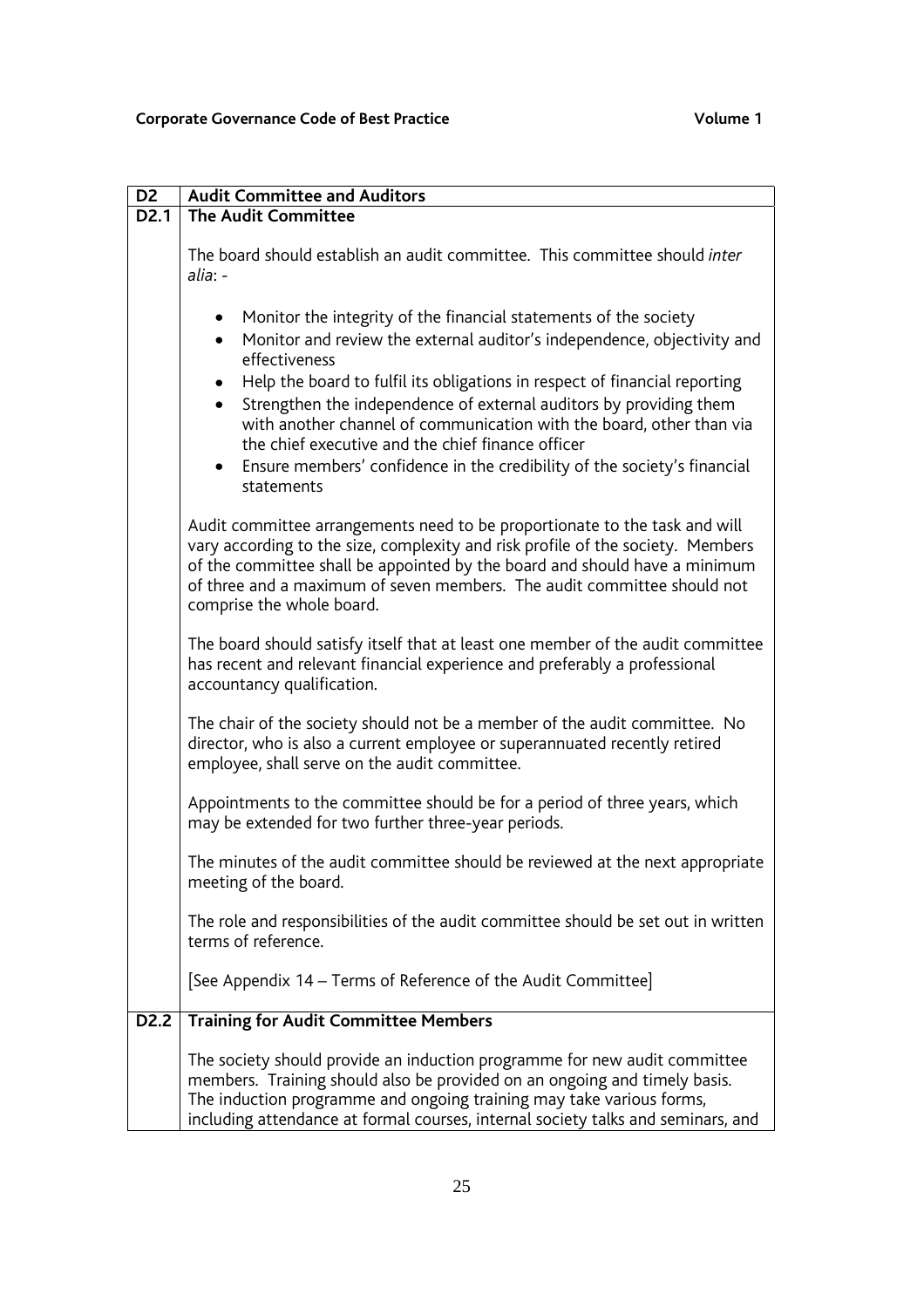|                  | briefings by external advisers.                                                                                                                                                                                                                                                                                                                                                                                                                                |
|------------------|----------------------------------------------------------------------------------------------------------------------------------------------------------------------------------------------------------------------------------------------------------------------------------------------------------------------------------------------------------------------------------------------------------------------------------------------------------------|
| D <sub>2.3</sub> | <b>Whistle-Blowing Procedures</b>                                                                                                                                                                                                                                                                                                                                                                                                                              |
|                  | The board should have a documented process to enable staff to raise concerns,<br>in confidence, in matters of financial reporting, financial control or any other<br>issues. This should be in line with the Public Interest Disclosure Act 1998.<br>Possible improprieties should be investigated in a consistent, proportionate and<br>independent manner and appropriate follow-up action taken. All employees<br>should be made aware of these procedures. |
|                  | The audit committee should ensure that the above process is effective and<br>review the key conclusions and actions arising from investigations stemming<br>from whistle-blowing.                                                                                                                                                                                                                                                                              |
|                  | The board should also make clear its policy about disciplining employees found<br>to have been making malicious allegations. This policy should make it clear<br>that no action will apply to those allegations which are made honestly and in<br>good faith.                                                                                                                                                                                                  |
|                  | (See Appendix 15 - Whistle-blowing)                                                                                                                                                                                                                                                                                                                                                                                                                            |
| D <sub>2.4</sub> | <b>The External Auditor</b>                                                                                                                                                                                                                                                                                                                                                                                                                                    |
|                  | The audit committee should monitor and review the independence, objectivity<br>and effectiveness of the external auditor. The audit committee should, at least<br>annually, meet the external auditors, without management to discuss matters<br>relating to its remit and any issues arising from the audit.                                                                                                                                                  |
|                  | No audit engagement partner should remain in charge of the audit of a society<br>for a period exceeding five years.                                                                                                                                                                                                                                                                                                                                            |
|                  | The audit committee should develop and implement a policy for the<br>engagement of the external auditor to supply non-audit services. Fees paid to<br>audit firms for non-audit and audit work should be disclosed in the society's<br>annual report.                                                                                                                                                                                                          |
|                  | The audit committee should make recommendations to the board in relation to<br>the appointment of the external auditor and approving the remuneration and<br>terms of engagement of the external auditor following appointment by the<br>members. The board should have an agreed policy for re-tendering the<br>provision of the external audit at least every ten years.                                                                                     |
| D <sub>2.5</sub> | The Auditor's Report to the Board                                                                                                                                                                                                                                                                                                                                                                                                                              |
|                  | Every director should receive a copy of the auditor's report which contains the<br>auditor's findings from the external audit. The board should be given the<br>opportunity to raise any queries and feedback their comments at a designated<br>board meeting.                                                                                                                                                                                                 |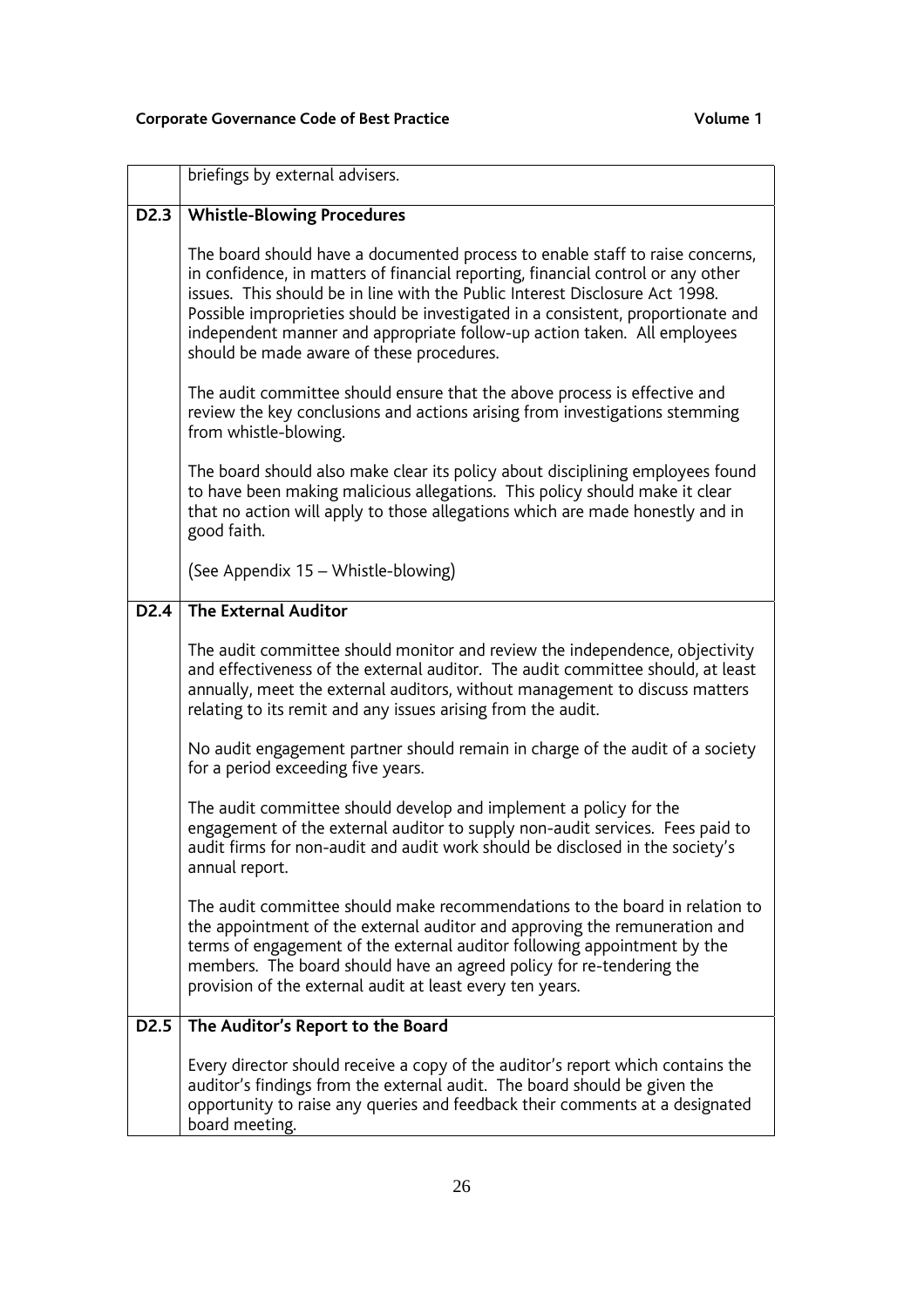|      | In addition, adequate time must be provided for the audit committee to: -<br>Discuss in full the auditor's report and the management executive's<br>response;<br>• Consider remedial actions or changes to procedures proposed by the<br>management executive;<br>Monitor progress in carrying out the proposed actions.                                        |
|------|-----------------------------------------------------------------------------------------------------------------------------------------------------------------------------------------------------------------------------------------------------------------------------------------------------------------------------------------------------------------|
|      |                                                                                                                                                                                                                                                                                                                                                                 |
| D2.6 | <b>Financial Reporting</b>                                                                                                                                                                                                                                                                                                                                      |
|      | The management executive should prepare accurate financial statements and<br>disclosures in accordance with financial reporting standards and applicable rules<br>and regulations on behalf of the board. However, the audit committee should<br>consider significant accounting policies, any changes to them and any<br>significant estimates and judgements. |
|      | In the event that a board chooses not to observe the recommended<br>Co-operative Accounting Standards, this must be reported clearly to the<br>society's members in the annual report and the reasons for non-compliance<br>should be fully explained.                                                                                                          |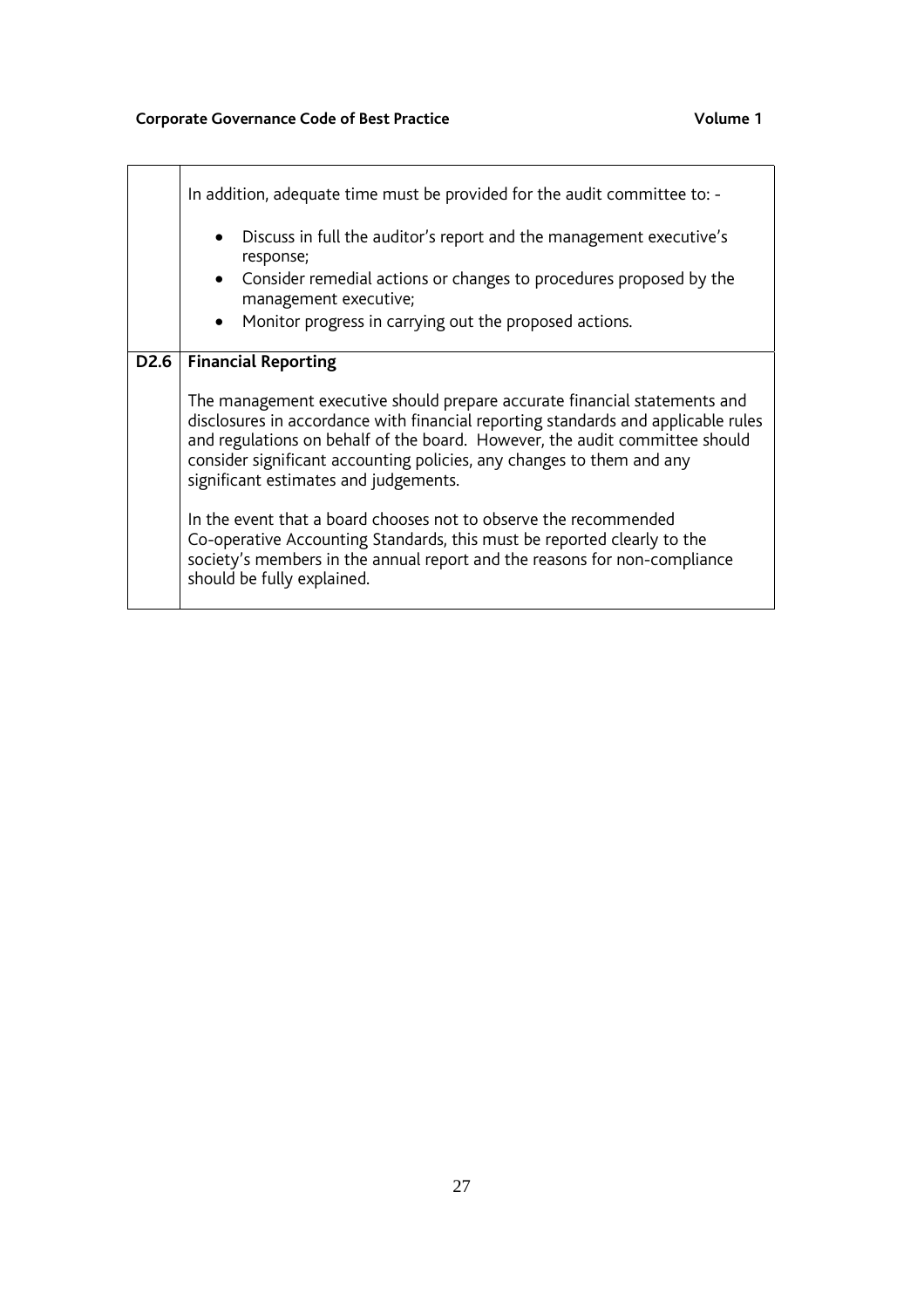| D <sub>3</sub> | <b>Internal Control and Risk</b>                                                                                                                                                                                                                                                                                                                                                                |
|----------------|-------------------------------------------------------------------------------------------------------------------------------------------------------------------------------------------------------------------------------------------------------------------------------------------------------------------------------------------------------------------------------------------------|
| D3.1           | <b>Internal Control</b>                                                                                                                                                                                                                                                                                                                                                                         |
|                | The board should ensure that the management executive maintains a sound<br>system of internal control to safeguard members' investment and the society's<br>assets.                                                                                                                                                                                                                             |
|                | The head of internal audit and risk, or equivalent, should assist the board to<br>identify the major risks their society is facing and then work with them in<br>developing plans to control, monitor and minimise these risks. The board and<br>the management executive have the primary responsibility for identifying the<br>key business risks faced by the society.                       |
|                | The audit committee should, at least annually, conduct a review of the<br>effectiveness of the society's system of internal controls and should report to<br>members that they have done so. The review should cover all material controls,<br>including financial, operational and compliance controls and risk management<br>systems.                                                         |
| D3.2           | <b>Internal Audit Function and Risk Management</b>                                                                                                                                                                                                                                                                                                                                              |
|                | The audit committee should ensure that it receives independent reviews on<br>control effectiveness. These should be from the society's own internal audit<br>function, or equivalent, or from an outsourced provision of internal audit<br>services.                                                                                                                                            |
|                | Where there is no internal audit function, the audit committee should consider<br>annually whether there is a need for an internal audit function and make a<br>recommendation to the board, and the reasons for absence of such a function<br>should be included in the annual report.                                                                                                         |
|                | The resources allocated and nature of the provision of internal audit services<br>should be reviewed annually by the audit committee and based on the size,<br>complexity and risk profile of the society. Issues relating to the appointment,<br>dismissal or resignation of the internal auditor should be considered by the<br>audit committee who should make recommendations to the board. |
|                | The audit committee should review the effectiveness of the internal audit<br>services and ensure that the provider of internal audit services has direct access<br>to the audit committee including meeting them at least annually without the<br>management executive present.                                                                                                                 |
|                | The board and the management executive have the primary responsibility for<br>identifying the key business risks faced by the society.                                                                                                                                                                                                                                                          |
|                | The audit committee should review the risk management process and the risks<br>identified at least on an annual basis. This should ensure that control review<br>work is focused on the society's key risks.                                                                                                                                                                                    |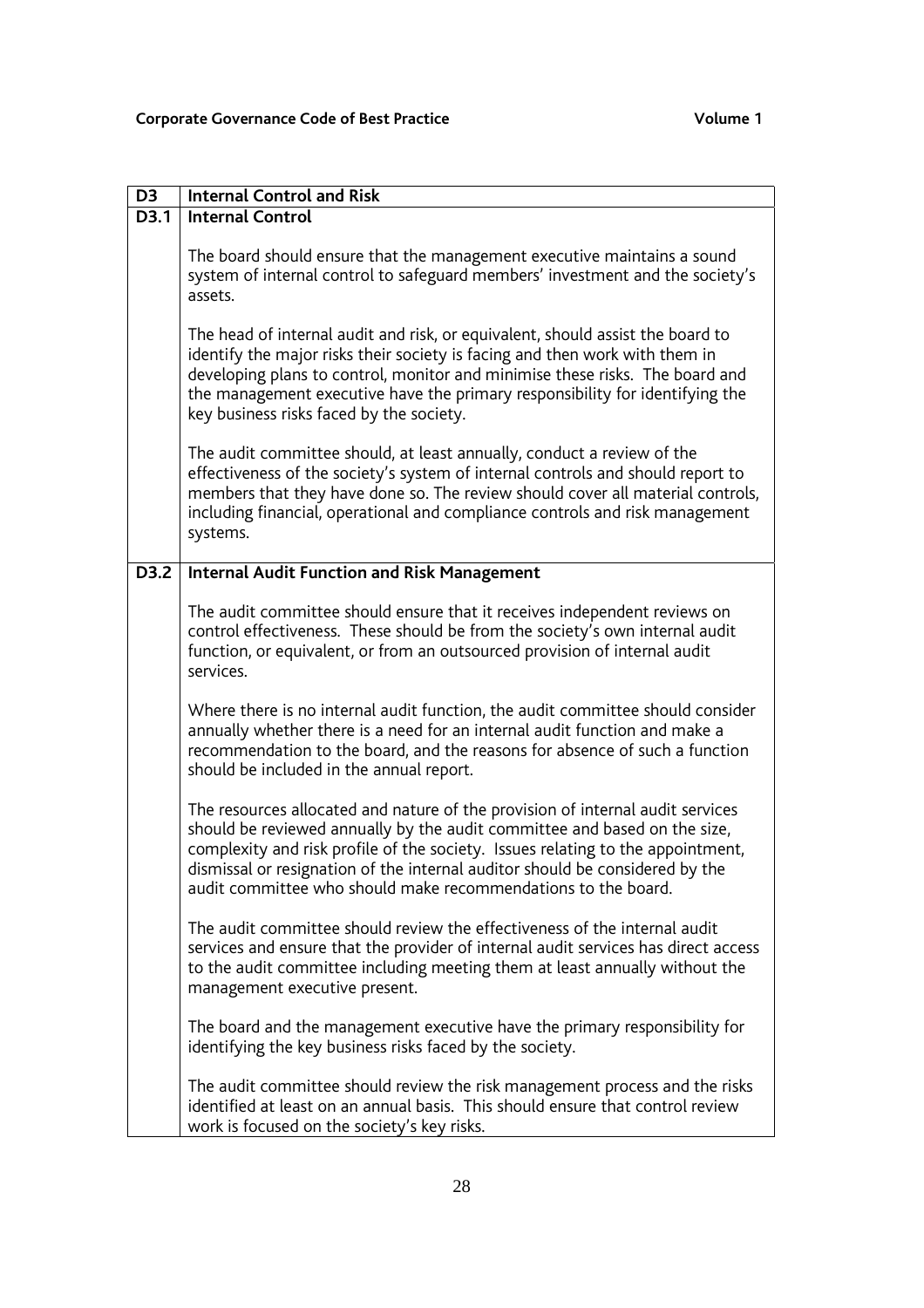| E1   | <b>Co-operative and Social Responsibility</b>                                                                                                                                                                                                                                                                                                                                                                   |
|------|-----------------------------------------------------------------------------------------------------------------------------------------------------------------------------------------------------------------------------------------------------------------------------------------------------------------------------------------------------------------------------------------------------------------|
| E1.1 | Accountability to wider stakeholders<br>The board should ensure there is continuing focus on the implementation and<br>monitoring of environmental, sustainable and ethical business policies.                                                                                                                                                                                                                  |
| E1.2 | <b>Equality of Opportunity</b><br>The board should ensure that the society has an equal opportunities policy<br>which sets out the organisation's commitment to equal opportunities and the<br>development and use of employment, and other, procedures and practices<br>which do not discriminate on the grounds of gender, sexuality, marital status,<br>ethnic origin, religious belief, age and disability. |